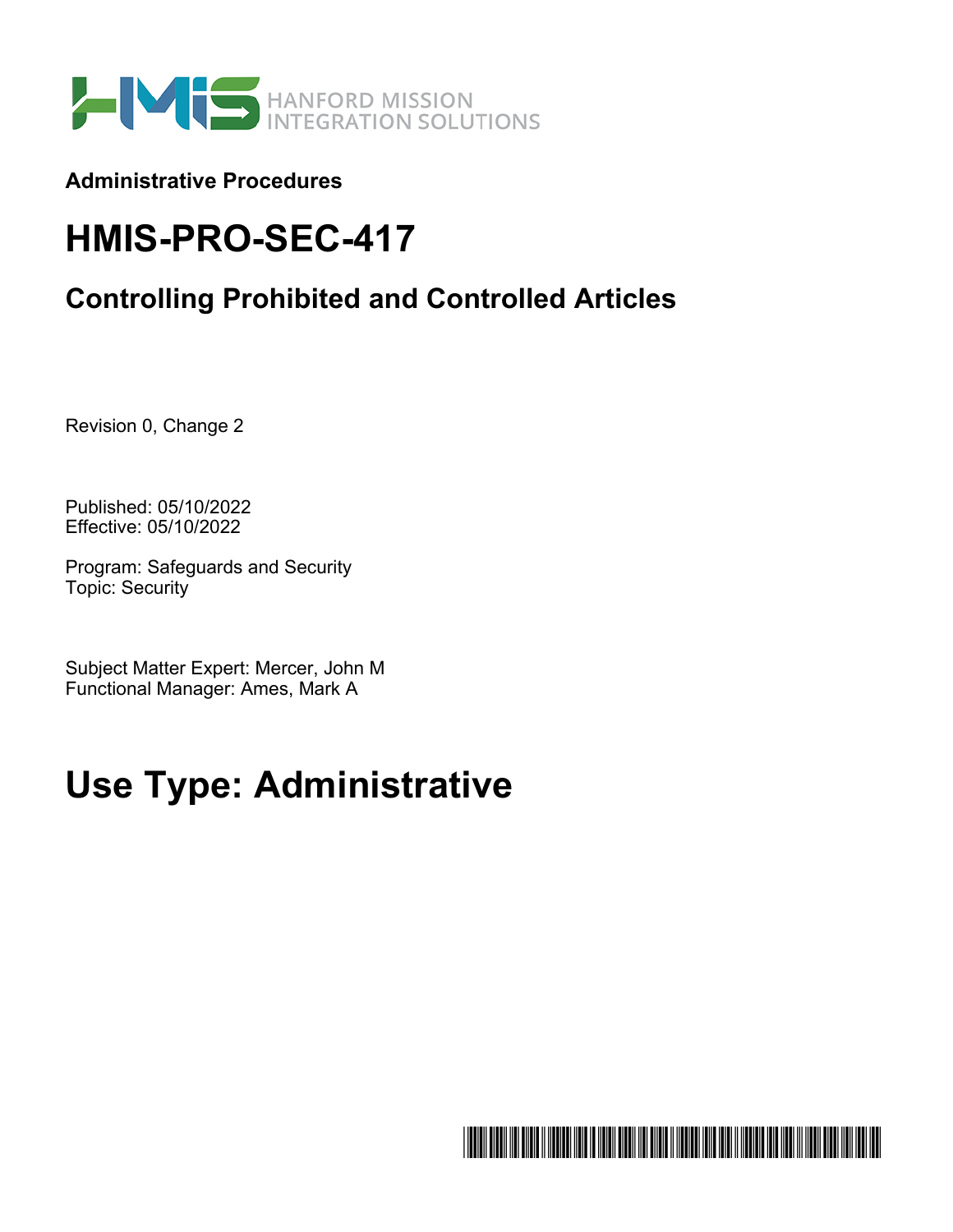**Published Date: 05/10/2022 Effective Date: 05/10/2022**

No USQ Required

**JHA:** Administrative **Periodic Review Due Date:**02/04/2025 Rev. 0, Chg. 2

### **Change Summary**

## **Description of Change**

Modify NOTE under step 4.2.5 and correct spelling ('remote' from 'remoted') in Appendix A, A.1.1, 8th bullet.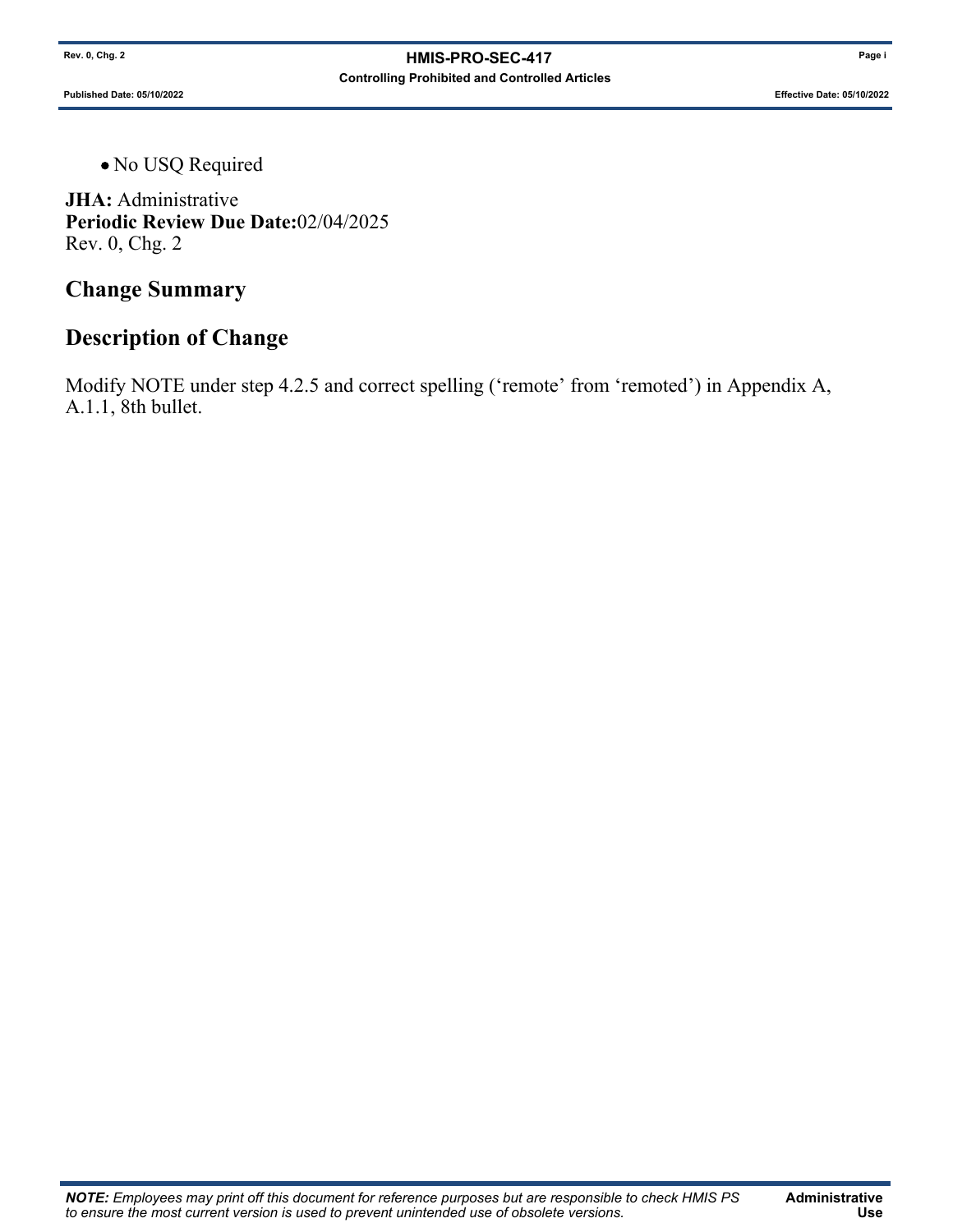### HMIS-PRO-SEC-417

**Controlling Prohibited and Controlled Articles** 

Published Date:05/10/2022

Effective Date:05/10/2022

#### **Table of Contents**

| 1.0 |     |       |  |
|-----|-----|-------|--|
| 2.0 |     |       |  |
| 3.0 |     |       |  |
|     | 3.1 |       |  |
|     | 3.2 |       |  |
|     | 3.3 |       |  |
| 4.0 |     |       |  |
|     | 4.1 |       |  |
|     |     | 4.1.1 |  |
|     |     | 4.1.2 |  |
|     |     | 4.1.3 |  |
|     |     | 4.1.4 |  |
|     | 4.2 |       |  |
|     | 4.3 |       |  |
| 5.0 |     |       |  |
| 6.0 |     |       |  |
|     | 6.1 |       |  |
|     | 6.2 |       |  |
|     | 6.3 |       |  |
|     |     |       |  |
|     |     |       |  |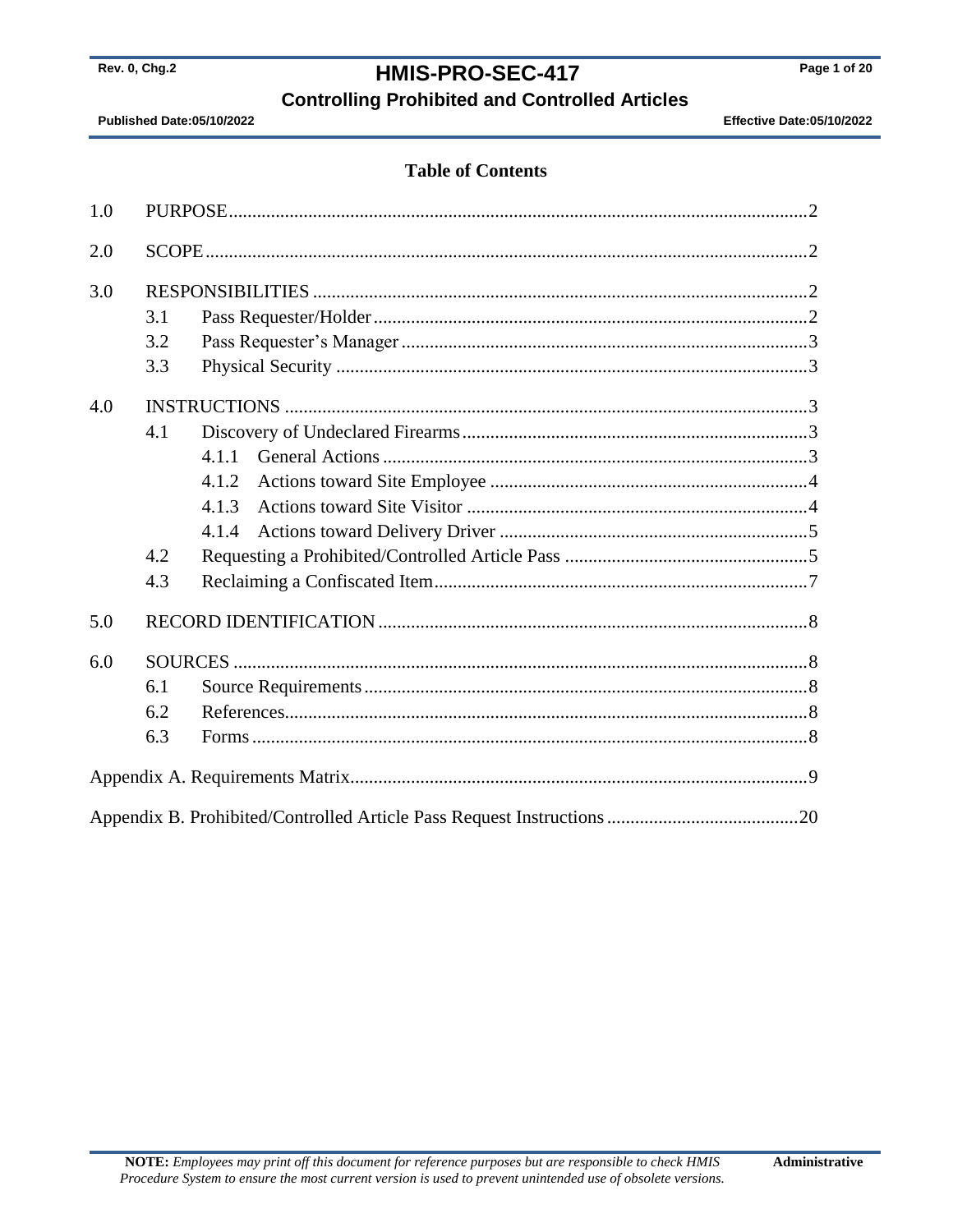# **Rev. 0, Chg.2 HMIS-PRO-SEC-417 Page 2 of 20**

#### **Controlling Prohibited and Controlled Articles**

**Published Date:05/10/2022 Effective Date:05/10/2022** 

#### <span id="page-3-0"></span>**1.0 PURPOSE**

This procedure lists prohibited and controlled articles. It provides the requirements for requesting a pass to bring prohibited and/or controlled articles on to the Hanford Site using a *Prohibited/Controlled Article Pass*, and to account for and control the use of prohibited/controlled articles.

#### <span id="page-3-1"></span>**2.0 SCOPE**

This Level 1 Administrative Procedure applies to Hanford Site employees and Hanford Site visitors who manage, account for, possess, transport, or use prohibited/controlled articles on the Hanford Site proper, or in U.S. Department of Energy (DOE) owned or leased facilities or in Site contractor owned or leased facilities located off the Site proper.

Hanford Site employees include all DOE employees, employees of DOE prime contractors and their subcontractors who perform work for or are otherwise associated with the Hanford Site. Hanford Site visitors are individuals who have business with or the need to access Hanford on or off-site properties for any reason.

Items identified as "prohibited articles" are prohibited anywhere on Site or in Site associated facilities unless authorized by a valid *Prohibited/Controlled Article Pass*. This policy does not apply to parking areas or pedestrian walkways at DOE owned or leased facilities and contractor owned or leased facilities located off the Site proper.

In the event a weapon is observed or reported in such a location Patrol shall make a safety contact with the individual in possession of the weapon or vehicle owner and determine why the weapon is present.

Items identified as "controlled articles" are prohibited in limited areas, protected areas and material access areas unless authorized by a valid *Prohibited/Controlled Article Pass*; these items are authorized in property protection areas.

**NOTE:** *Some of the facilities located off the Hanford Site and leased by DOE or Site Contractors have public access areas that may be used by the building owner or their designees for private, non-Hanford related activities. The prohibited and controlled articles policies do not apply to private activities located in the public access areas.*

#### <span id="page-3-2"></span>**3.0 RESPONSIBILITIES**

This section identifies overall responsibilities within the prohibited/controlled articles program. Responsibilities related to individual process steps are shown in Section [4.0,](#page-4-2) Instructions.

#### <span id="page-3-3"></span>**3.1 Pass Requester/Holder**

 Provide information to complete a *Prohibited/Controlled Article Pass Request* to Physical Security.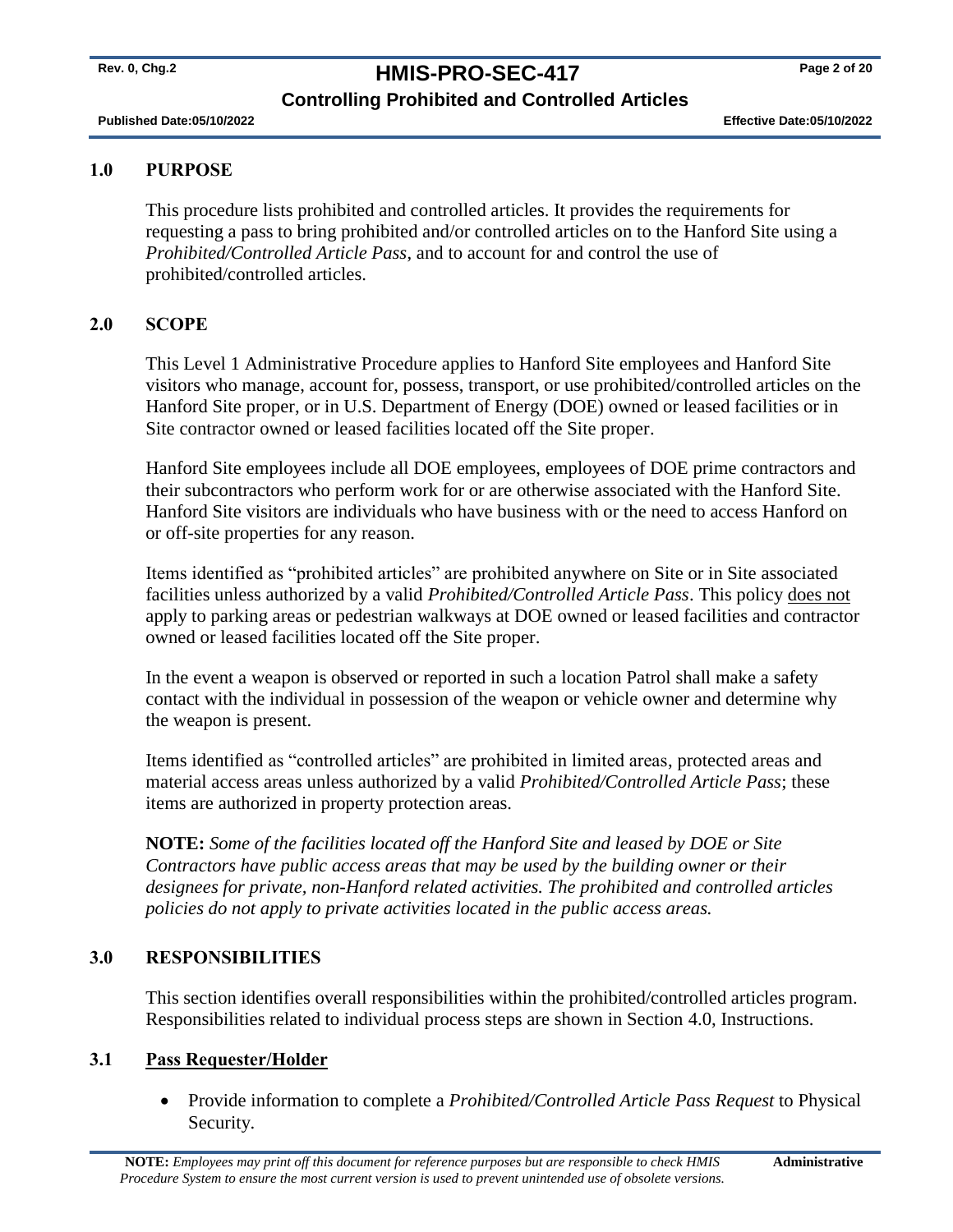# **Rev. 0, Chg.2 HMIS-PRO-SEC-417 Page 3 of 20**

#### **Controlling Prohibited and Controlled Articles**

**Published Date:05/10/2022 Effective Date:05/10/2022** 

- Have *Prohibited/Controlled Article Pass* in possession when required.
- Protect the *Prohibited/Controlled Article Pass* from loss or theft. Complete required notifications if either occurs.
- Present *Prohibited/Controlled Article Pass* to Hanford Patrol whenever requested to do so.
- Return the *Prohibited/Controlled Article Pass* to Physical Security (Pass Processing/MSIN G3-49) when :
	- o Employment is terminated
	- o Job change eliminates need for the pass,
	- o Pass requires modification
	- o Pass expires or is no longer needed,
	- o Return is requested by Security.

#### <span id="page-4-0"></span>**3.2 Pass Requester's Manager**

- Provide written validation to Physical Security that possession of the *Prohibited/Controlled Article Pass* is "mission essential." Specify the security area(s) where the requester is authorized to transport or possess the prohibited/controlled article(s).
- Review and approve (or decline) completed *Prohibited/Controlled Article Pass Requests.*
- Designate an administrator to control "bearer" passes and the equipment designated on the passes.
- Ensure unused/unissued designated items and "bearer" passes are secured.
- Ensure SAS label numbers affixed to controlled articles remain legible and request new labels and/or passes as necessary.

#### <span id="page-4-1"></span>**3.3 Physical Security**

- Complete the *Prohibited/Controlled Article Pass Request*, with the exception of signatures.
- Submit completed *Prohibited/Controlled Article Pass Request* forms via "Adobe Experience Manager" to the requesting manager for signature.
- Review and approve (or decline) completed *Prohibited/Controlled Article Pass Requests*.
- Notify requesting manager when *Prohibited/Controlled Article Pass* is approved and coordinate delivery of the pass and labeling of controlled articles as required.

#### <span id="page-4-2"></span>**4.0 INSTRUCTIONS**

#### <span id="page-4-3"></span>**4.1 Discovery of Undeclared Firearms**

#### <span id="page-4-4"></span>**4.1.1 General Actions**

**NOTE**: *Concealed handguns that are covered by a valid "Washington State Concealed Pistol License" are treated as a prohibited article only. The Benton County Sheriff's Office (BCSO) shall be contacted if the individual is not in possession of a valid "Washington State Concealed Pistol License."*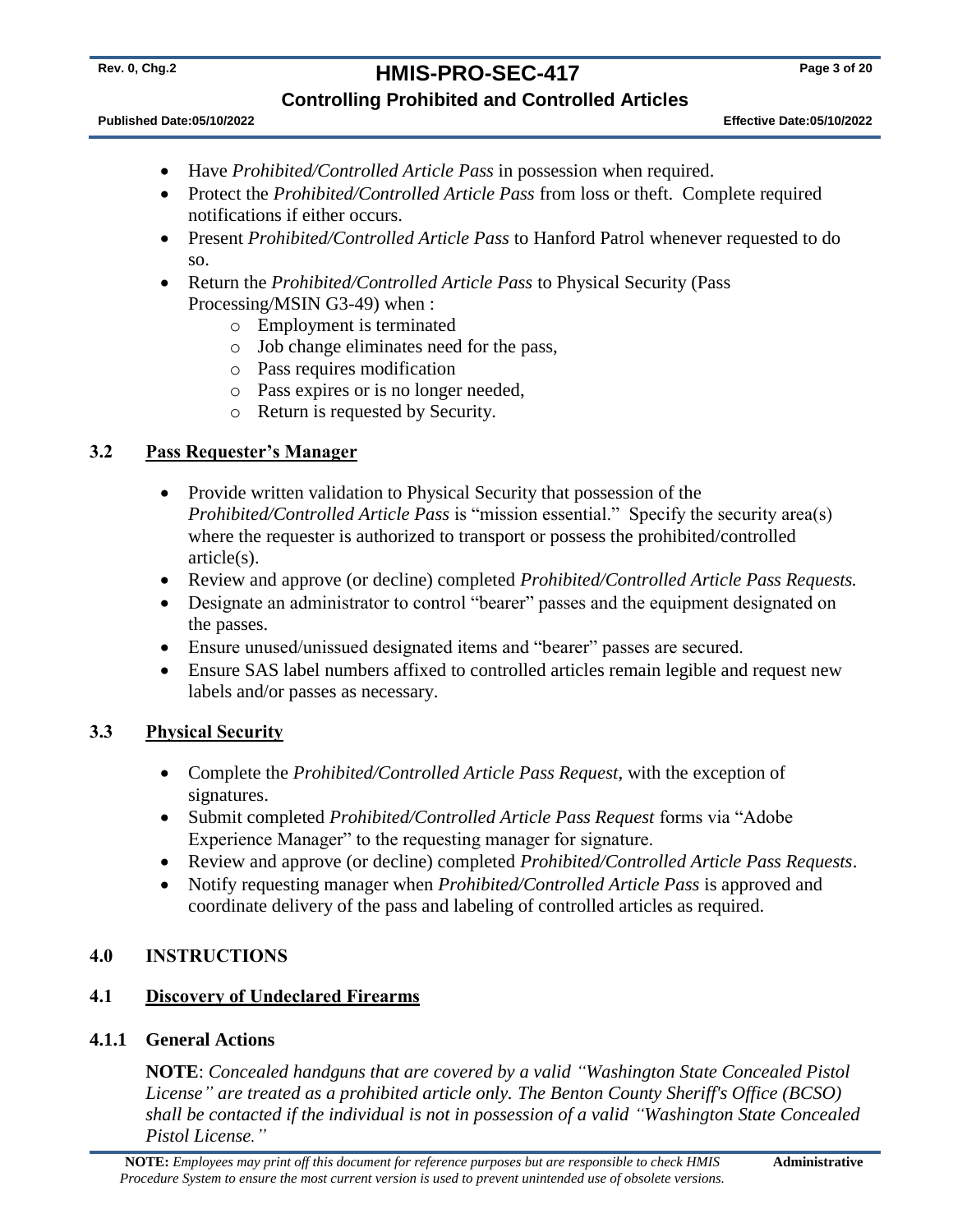### **Rev. 0, Chg.2 HMIS-PRO-SEC-417 Page 4 of 20**

#### **Controlling Prohibited and Controlled Articles**

In the event an individual who is on Site or attempting Site access is found in possession of a firearm (handgun or long gun), whether or not the individual possesses a valid *Washington State Concealed Pistol License*, his/her firearm and security badge shall be confiscated. If an individual already on site is discovered with a firearm, that individual's firearm and security badge shall be confiscated. The individual shall be escorted off Site by a Security Police Officer and the responsible manager/supervisor (or designee) or host, and the Contractor Security Duty Officer shall be notified by the Patrol Operations Center (POC).

#### <span id="page-5-0"></span>**4.1.2 Actions toward Site Employee**

If an employee attempting site entry is found in possession of a firearm, the individual's manager/supervisor (or designee) shall be contacted by the POC to determine if the employee should be permitted access to the Site.

The manager/supervisor (or designee) should be aware of the warning signs of workplace violence and if the manager/supervisor (or designee) suspects the employee's behavior to be threatening, BCSO will be notified and the individual detained.

- If access is permitted, Patrol shall retain the firearm and release the security badge back to the employee.
- If access is not permitted, Patrol shall retain the firearm and the security badge. The security badge will be returned to the Central Badging Office for disposition.
- If the employee's manager/supervisor (or designee) cannot be contacted, access shall be denied and the POC shall retain the security badge. The employee shall be instructed to notify their manager/supervisor (or designee) at the earliest opportunity and advise them to contact the POC. The manager/supervisor (or designee) must contact the POC to determine if the employee should be permitted access to the Site.

#### <span id="page-5-1"></span>**4.1.3 Actions toward Site Visitor**

If a visitor attempting Site entry is found in possession of a firearm, the manager/supervisor of the visitor's host shall be contacted by the POC to determine if the visitor shall be permitted access to the Site.

- If access is permitted, Patrol shall retain the firearm and release the security badge back to the visitor.
- If access is not permitted, Patrol shall retain the firearm and the security badge. The security badge will be returned to the Central Badging Office for disposition.
- If the host's manager/supervisor (or designee) cannot be contacted, access shall be denied and the POC shall retain the security badge. The host shall be instructed to notify his/her manager/supervisor (or designee) at the earliest opportunity and advise them to contact the POC.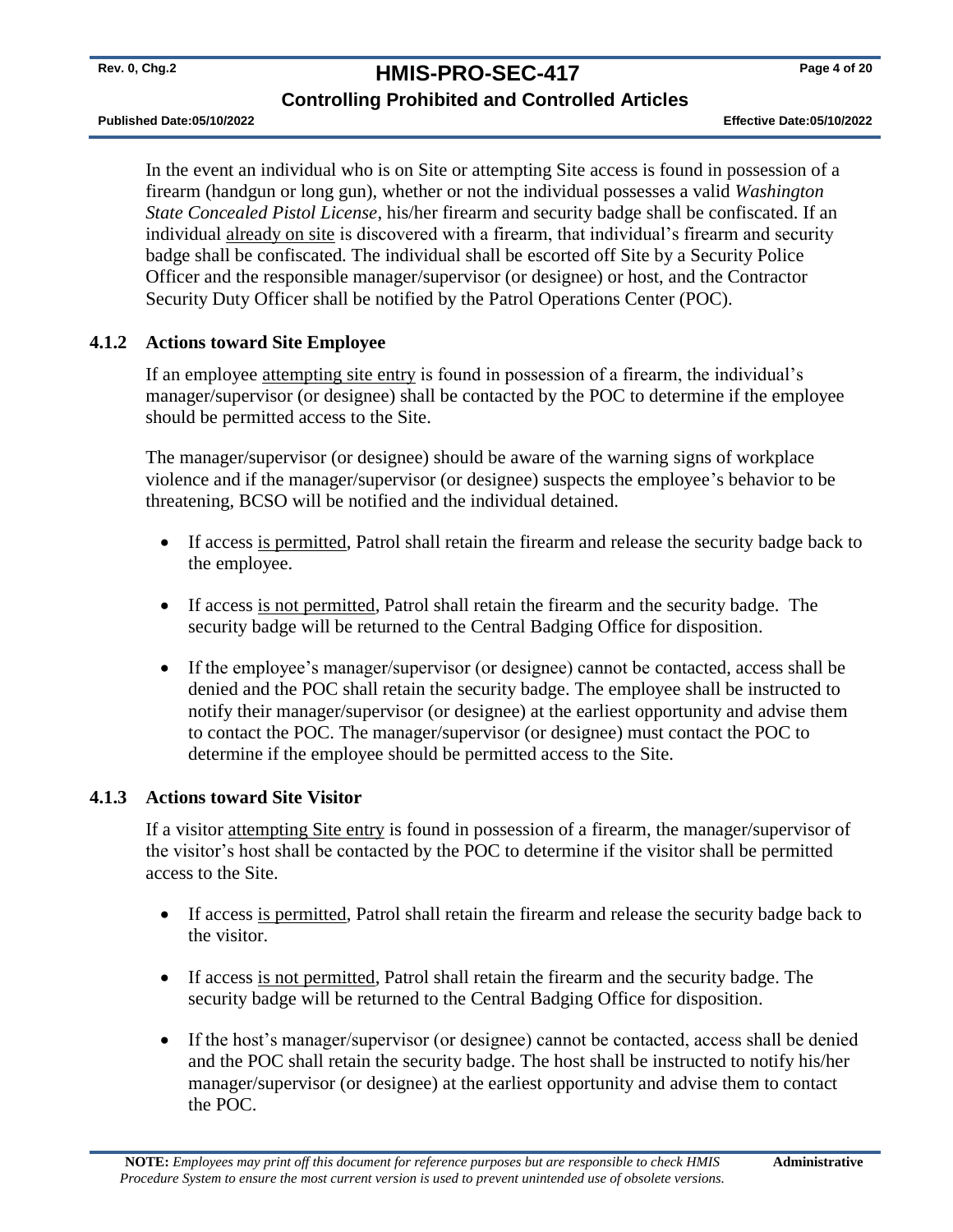# **Rev. 0, Chg.2 HMIS-PRO-SEC-417 Page 5 of 20**

#### **Controlling Prohibited and Controlled Articles**

**Published Date:05/10/2022 Effective Date:05/10/2022** 

#### <span id="page-6-0"></span>**4.1.4 Actions toward Delivery Driver**

If a delivery driver attempting Site entry is found in possession of a firearm, the Contractor Security Duty Officer shall be contacted by the POC to determine if the driver shall be permitted access to the Site.

- If access is permitted, the driver must be escorted by a Site employee. Patrol shall retain the firearm and release the security badge back to the driver.
- If access is not permitted, Patrol shall retain the firearm and the security badge. The security badge will be returned to the Central Badging Office for disposition.
- If the Contractor Security Duty Officer cannot be contacted, access shall be denied and the POC shall retain the security badge.

#### <span id="page-6-1"></span>**4.2 Requesting a Prohibited/Controlled Article Pass**

**NOTE 1**: *Prohibited/controlled articles may occasionally be authorized on Site; however, their use must be mission essential as determined by responsible management.*

| <b>Actionee</b>        | <b>Step</b><br># | <b>Source</b>                                                                                                                                                                                                             |
|------------------------|------------------|---------------------------------------------------------------------------------------------------------------------------------------------------------------------------------------------------------------------------|
| Requester              | 1.               | PROVIDE information required to complete a <i>Prohibited/Controlled</i><br>Article Pass Request (A-6002-705) to Physical Security (e-mail to<br>"> <sup>^</sup> Physical Security) in accordance with <b>Appendix B</b> . |
| Requester's<br>Manager | 2.               | PROVIDE written validation to Physical Security (e-mail to ^Physical<br>Security) that possession of the prohibited/controlled article by the<br>requester is "mission essential."                                        |
|                        | 3.               | SPECIFY the security area(s) where the requester is authorized to<br>transport or possess the prohibited/controlled article(s).                                                                                           |
|                        | 4.               | IF access will be required to PNNL facilities,<br>THEN INDICATE facilities to which access will be required                                                                                                               |
|                        | 5.               | DESIGNATE an administrator to control "bearer" passes and the<br>equipment designated on the passes.                                                                                                                      |
|                        |                  | NOTE:: Passes are to be reviewed annually and renewal requests for<br>expired passes should be made approximately 30 days before expiration<br>date.                                                                      |

**NOTE 2:** *Passes are not issued for privately owned controlled articles.*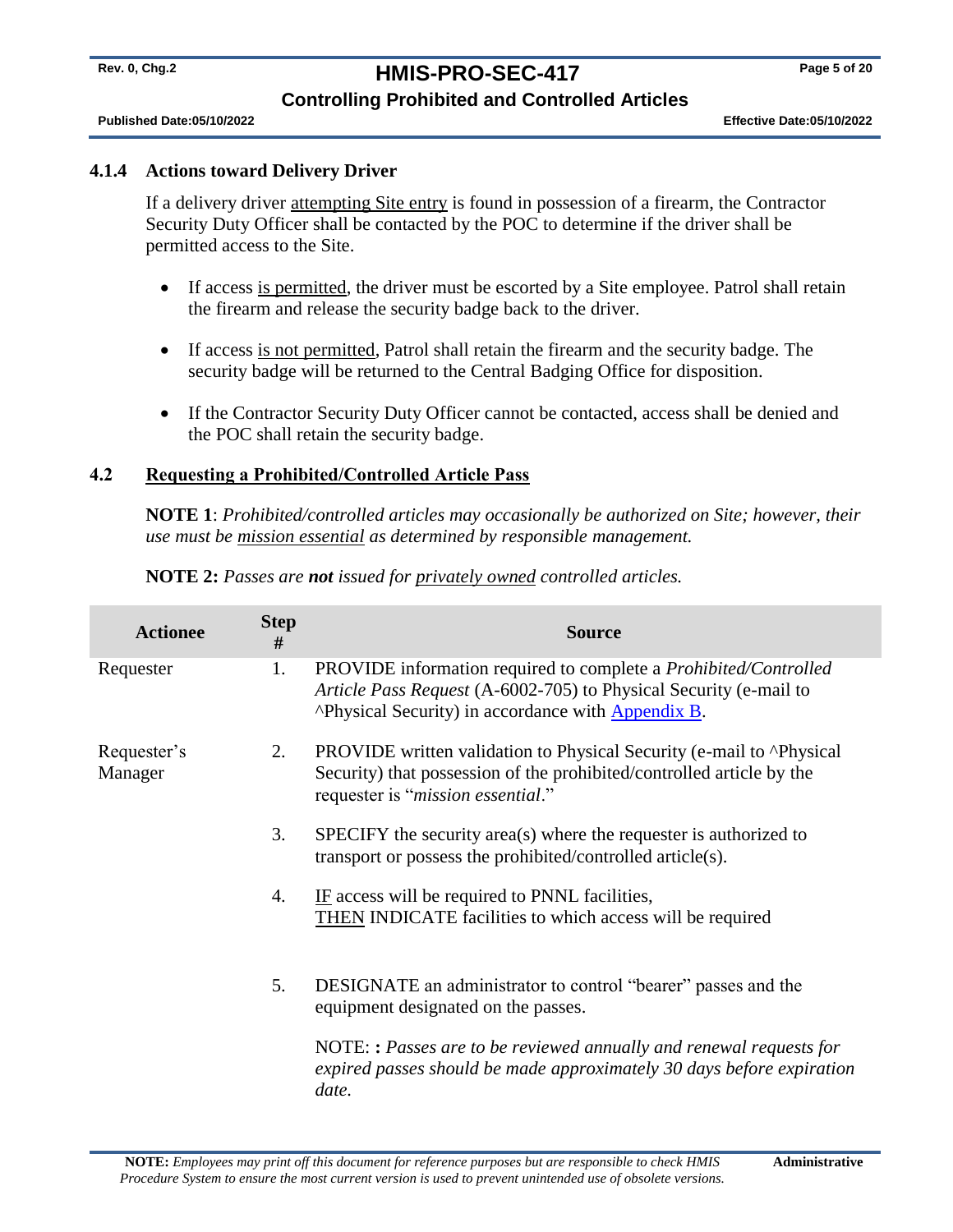# **Rev. 0, Chg.2 HMIS-PRO-SEC-417 Page 6 of 20**

### **Controlling Prohibited and Controlled Articles**

| <b>Actionee</b>          | <b>Step</b><br># | <b>Source</b>                                                                                                                                                                                                                                                                                                                                              |
|--------------------------|------------------|------------------------------------------------------------------------------------------------------------------------------------------------------------------------------------------------------------------------------------------------------------------------------------------------------------------------------------------------------------|
|                          | 6.               | ESTABLISH a suspense file to ensure "bearer" passes remain current.                                                                                                                                                                                                                                                                                        |
|                          | 7.               | CONDUCT an inventory of the designated equipment annually during the<br>pass renewal period.                                                                                                                                                                                                                                                               |
|                          | 8.               | ENSURE unused/unissued designated items and "bearer" passes are<br>secured.                                                                                                                                                                                                                                                                                |
|                          | 9.               | ENSURE each SAS registration number remains legible and REQUEST<br>new numbers and/or passes as necessary.                                                                                                                                                                                                                                                 |
|                          |                  | NOTE: Passes for prohibited and controlled articles issued to an<br>individual include a color photograph of the bearer. The likeness of the<br>bearer shown on the pass must match the likeness shown on their security<br>badge for the pass to be valid. Passes issued to "Bearer" for items used<br>by multiple personnel do not include a photograph. |
| <b>Physical Security</b> | 10.              | COMPLETE the Prohibited/Controlled Article Pass Request, with the<br>exception of signatures.                                                                                                                                                                                                                                                              |
|                          | 11.              | SUBMIT the completed form via Adobe Experience Manager to the<br>requesting manager for signature.                                                                                                                                                                                                                                                         |
| Requesting<br>Manager    | 12.              | RECEIVE e-mail message "^Forms Task Assignment – Process<br>PCAPassRequest."                                                                                                                                                                                                                                                                               |
|                          | 13.              | OPEN the e-mail, log on with your HLAN password.                                                                                                                                                                                                                                                                                                           |
|                          |                  | NOTE: Managers may not approve pass requests for their own personal<br>use.                                                                                                                                                                                                                                                                                |
|                          | 14.              | REVIEW the <i>Prohibited/Controlled Article Pass</i> and SELECT "Approve"<br>or "Decline."                                                                                                                                                                                                                                                                 |
|                          |                  | NOTE 1: Once the Prohibited/Controlled Article Pass Request is<br>"Approved" by the manager, it will go via e-mail to the Contractor<br>Security Approval for approval, or decline.                                                                                                                                                                        |
|                          |                  | NOTE 2: Should a Prohibited/Controlled Article Pass be "declined" the<br>pass will return electronically to <i>Physical Security</i> .                                                                                                                                                                                                                     |
| <b>Physical Security</b> | 15.              | NOTIFY the manager when <i>Prohibited/Controlled Article Pass</i> is<br>approved.                                                                                                                                                                                                                                                                          |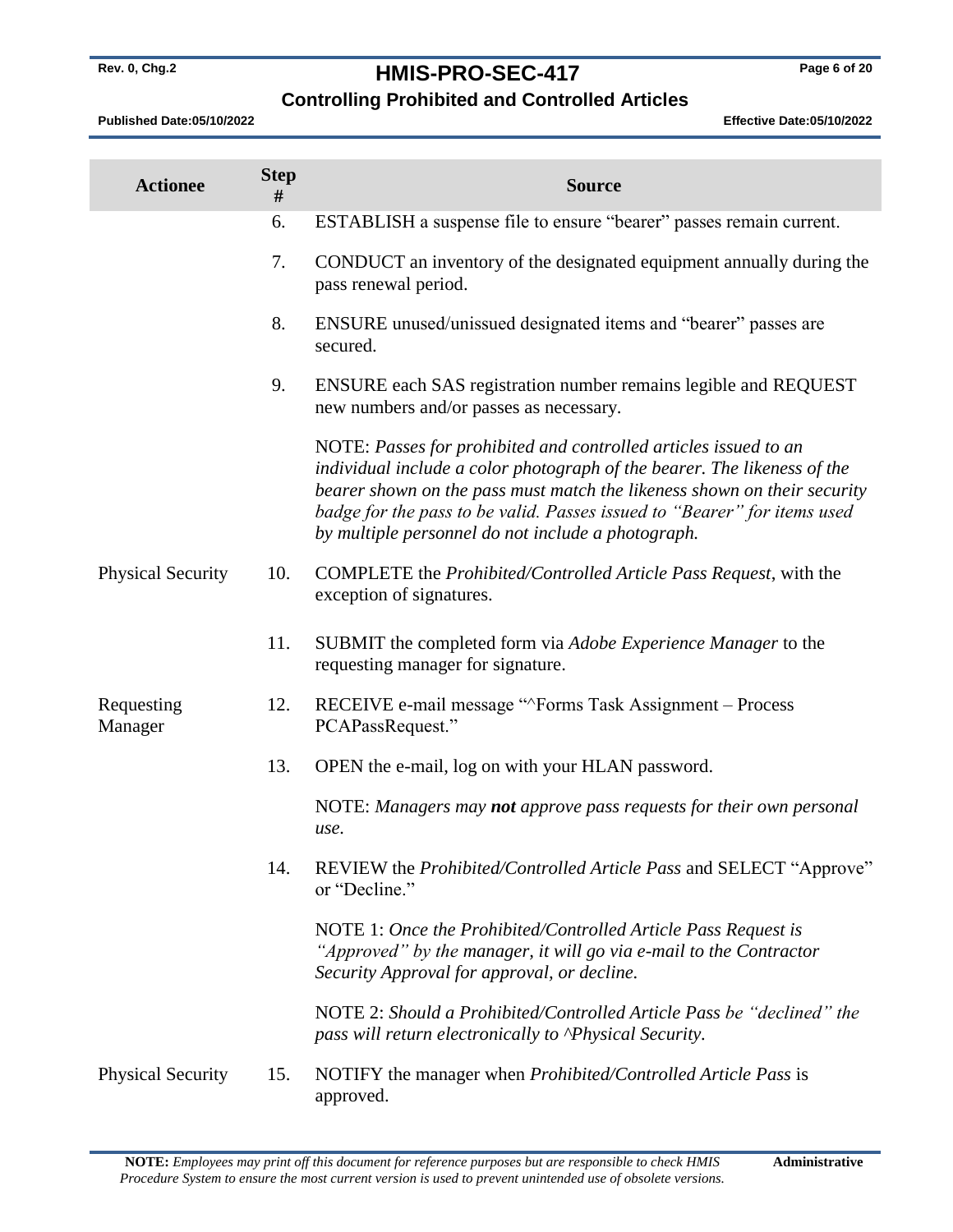# **Rev. 0, Chg.2 HMIS-PRO-SEC-417 Page 7 of 20**

#### **Controlling Prohibited and Controlled Articles**

**Published Date:05/10/2022 Effective Date:05/10/2022** 

| <b>Actionee</b>        | <b>Step</b><br># | <b>Source</b>                                                                                                                                                                                                                                                                                                                                                                                                                                                                                                                                                                                                    |
|------------------------|------------------|------------------------------------------------------------------------------------------------------------------------------------------------------------------------------------------------------------------------------------------------------------------------------------------------------------------------------------------------------------------------------------------------------------------------------------------------------------------------------------------------------------------------------------------------------------------------------------------------------------------|
|                        |                  | NOTE: Controlled articles are labeled with a numbered, tamper-<br>indicating Safeguards and Security label. The number displayed on the<br>controlled article is reflected on the bearer's Prohibited/Controlled<br>Article Pass. In unique situations where an individual's job<br>responsibilities require they transport controlled articles not assigned to<br>themselves (e.g., property specialist), a Prohibited/Controlled Article<br>Pass may be issued that does not indicate specific SAS label numbers. A<br>caveat is included on such passes clarifying why SAS label numbers are<br>not provided. |
|                        | 16.              | COORDINATE delivery of pass to the manager and labeling of controlled<br>$article(s)$ as required.                                                                                                                                                                                                                                                                                                                                                                                                                                                                                                               |
| Requester's<br>Manager | 17.              | BRIEF employee on limitations associated with use of the pass prior to<br>issuance (e.g., locations and scope of work for which use of the pass is<br>authorized).                                                                                                                                                                                                                                                                                                                                                                                                                                               |
|                        | 18.              | <b>ISSUE</b> approved <i>Prohibited/Controlled Article Pass</i> to authorized<br>employee.                                                                                                                                                                                                                                                                                                                                                                                                                                                                                                                       |
|                        | 19.              | PROVIDE an e-mail notification to ^Physical Security validating that the<br>employee receiving the Prohibited/Controlled Article Pass has been<br>briefed on limitations associated with use of the pass.                                                                                                                                                                                                                                                                                                                                                                                                        |

#### <span id="page-8-0"></span>**4.3 Reclaiming a Confiscated Item**

**NOTE**: *Items not claimed within 30 days are donated to charity or destroyed.*

| <b>Actionee</b> | Step $#$ | <b>Source</b>                                                                                                                     |
|-----------------|----------|-----------------------------------------------------------------------------------------------------------------------------------|
| Owner/Bearer    |          | CONTACT the Patrol Operations Center, 373-3800, for instructions to<br>pick up legal weapons, ammunition, and incendiary devices. |
|                 | 2.       | CONTACT Physical Security, 376-5103 or 373-3932 for all other items<br>not held as evidence, as illegal, or as contraband.        |
|                 |          | NOTE: Hanford Patrol issues a receipt for each confiscated item at the<br>time of confiscation.                                   |
|                 | 3.       | PRESENT the receipt to reclaim the item.                                                                                          |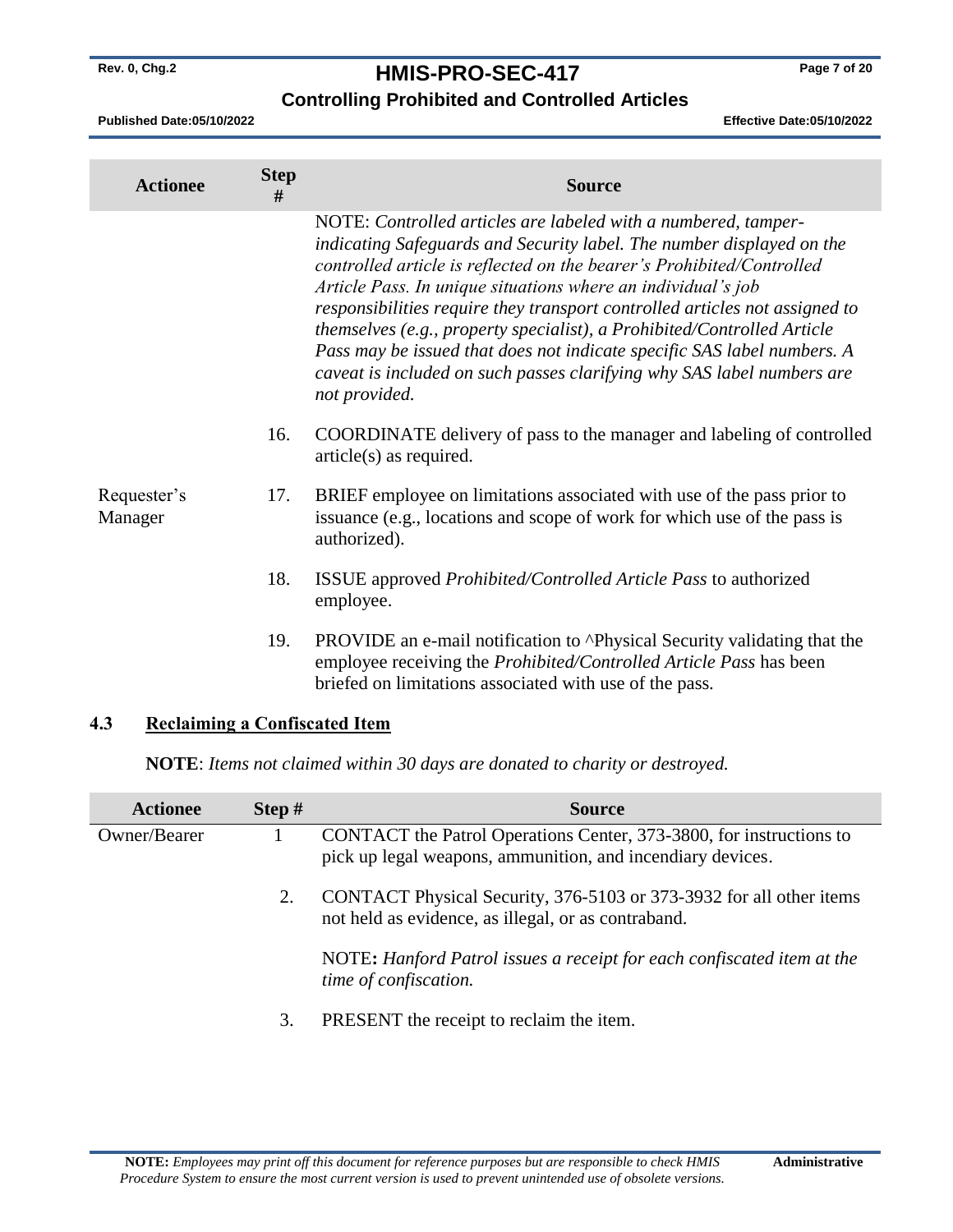# **Rev. 0, Chg.2 HMIS-PRO-SEC-417 Page 8 of 20**

#### **Controlling Prohibited and Controlled Articles**

**Published Date:05/10/2022 Effective Date:05/10/2022** 

#### <span id="page-9-0"></span>**5.0 RECORD IDENTIFICATION**

All records are generated, processed, and maintained in accordance with HMIS-PRO-RM-10588, *Records Management Processes,* or HMIS-PRO-RM-32281, *Electronic Records Management,* as applicable.

#### **Table 1. Records Capture Table**

| <b>Name of Document</b>                       | <b>Submittal Responsibility</b> | <b>Retention Responsibility</b> |
|-----------------------------------------------|---------------------------------|---------------------------------|
| Prohibited/Controlled Article Pass<br>Request | Pass requester                  | <b>Physical Security</b>        |

#### <span id="page-9-1"></span>**6.0 SOURCES**

#### <span id="page-9-2"></span>**6.1 Source Requirements**

DOE O 205.1B Chg. 2, *Department of Energy Cyber Security Program* DOE O 470.4B Chg. 1, *Safeguards and Security Program Planning and Management* CRD O 470.4B, Chg. 1 (Supplemented Rev. 0), *Safeguards and Security Program Planning and Management* CRD O 473.3A, Chg. 1 (Supplemented Rev. 0), *Protection Program Operations*

#### <span id="page-9-3"></span>**6.2 References**

HMIS-PRO-FPROP-133, *Property Management Processes* HMIS-PRO-RM-184, *Information Clearance* HMIS-PRO-RM-10588, *Records Management Processes* HMIS-PRO-RM-32281, *Electronic Records Management* HMIS-PRO-SEC-416, *Reporting Security Incidents*

#### <span id="page-9-4"></span>**6.3 Forms**

*Prohibited/Controlled Article Pass Request*, A-6002-705 (Contact Physical Security)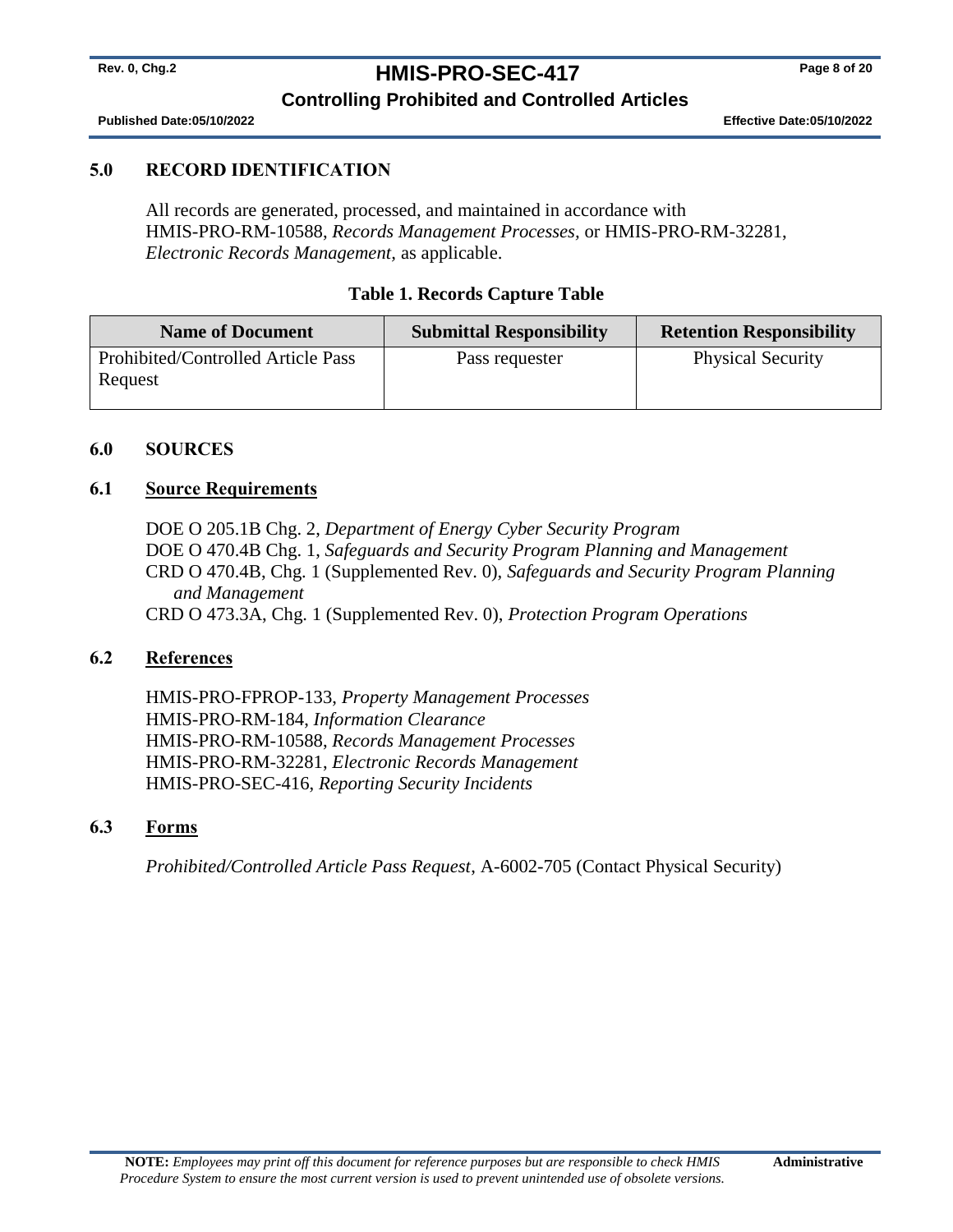# **Rev. 0, Chg.2 HMIS-PRO-SEC-417 Page 9 of 20**

### **Controlling Prohibited and Controlled Articles**

**Published Date:05/10/2022 Effective Date:05/10/2022** 

#### **Appendix A. Requirements Matrix**

<span id="page-10-0"></span>**NOTE**: *For the tables in this section under the requirement "type" column, "V" means verbatim and "I" means interpreted.*

#### **A.1 Prohibited/Controlled Articles**

| #  | Requirement                                                                                                                                                                                                                                                                                                                                                                                                                                                                                                                                                                                                                                                                                                                                                                                                                                                                                                                                                                                                                                                                                                                                                                                                                                                                                                                                                                                                                                                                                                                                                                   | <b>Type</b><br>V or I | <b>Source</b>                                                       |
|----|-------------------------------------------------------------------------------------------------------------------------------------------------------------------------------------------------------------------------------------------------------------------------------------------------------------------------------------------------------------------------------------------------------------------------------------------------------------------------------------------------------------------------------------------------------------------------------------------------------------------------------------------------------------------------------------------------------------------------------------------------------------------------------------------------------------------------------------------------------------------------------------------------------------------------------------------------------------------------------------------------------------------------------------------------------------------------------------------------------------------------------------------------------------------------------------------------------------------------------------------------------------------------------------------------------------------------------------------------------------------------------------------------------------------------------------------------------------------------------------------------------------------------------------------------------------------------------|-----------------------|---------------------------------------------------------------------|
| 1. | The following items are prohibited articles anywhere on Site,<br>or in DOE owned or leased facilities and contractor owned or<br>leased facilities located off the Site proper:<br>Dangerous weapons.<br>$\bullet$<br>Ammunition.<br>Explosives (to include simulated explosives).<br>$\bullet$<br><b>Stun Guns</b><br>$\bullet$<br>Incendiary devices.<br>$\bullet$<br>Controlled substances (e.g., illegal drugs and associated<br>$\bullet$<br>paraphernalia, but not prescription medication), to<br>include marijuana in any form and its derivatives (e.g.,<br>edibles, CBD oils).<br>Alcoholic beverages: Any beverage containing<br>$\bullet$<br>alcohol, including "near" and "non-alcoholic" beers,<br>wines, teas, and energy drinks which identify alcohol as<br>an ingredient.<br>Alcoholic beverages are not prohibited if used at<br>$\bullet$<br>officially sanctioned events in accordance with<br>contractor policies and procedures in locations<br>designated as Public Access Areas.<br><b>Unmanned Aircraft Systems (Drones): Any pilotless</b><br>$\bullet$<br>aircraft, whether controlled by remote, tethered or pre-<br>programmed, brought onto or flown over the Hanford<br>Site.<br><b>NOTE:</b> Drones are not authorized for use on the Hanford Site<br>expect with in compliance with DOE-RL approved<br>procedures/protocols authorizing their use.<br>Animals: Pets or other animals not recognized as a<br>service animal.<br><b>NOTE:</b> Further guidance on animals can be found in section<br>A.5 "Service Animals" of this procedure. | $\mathbf I$           | CRD O 473.3A, Chg 1<br>(Supp Rev. 0), Section<br>D, XI.<br>a. 1.-7. |
|    | Any items prohibited by law                                                                                                                                                                                                                                                                                                                                                                                                                                                                                                                                                                                                                                                                                                                                                                                                                                                                                                                                                                                                                                                                                                                                                                                                                                                                                                                                                                                                                                                                                                                                                   |                       |                                                                     |

**NOTE:** *Employees may print off this document for reference purposes but are responsible to check HMIS Procedure System to ensure the most current version is used to prevent unintended use of obsolete versions.*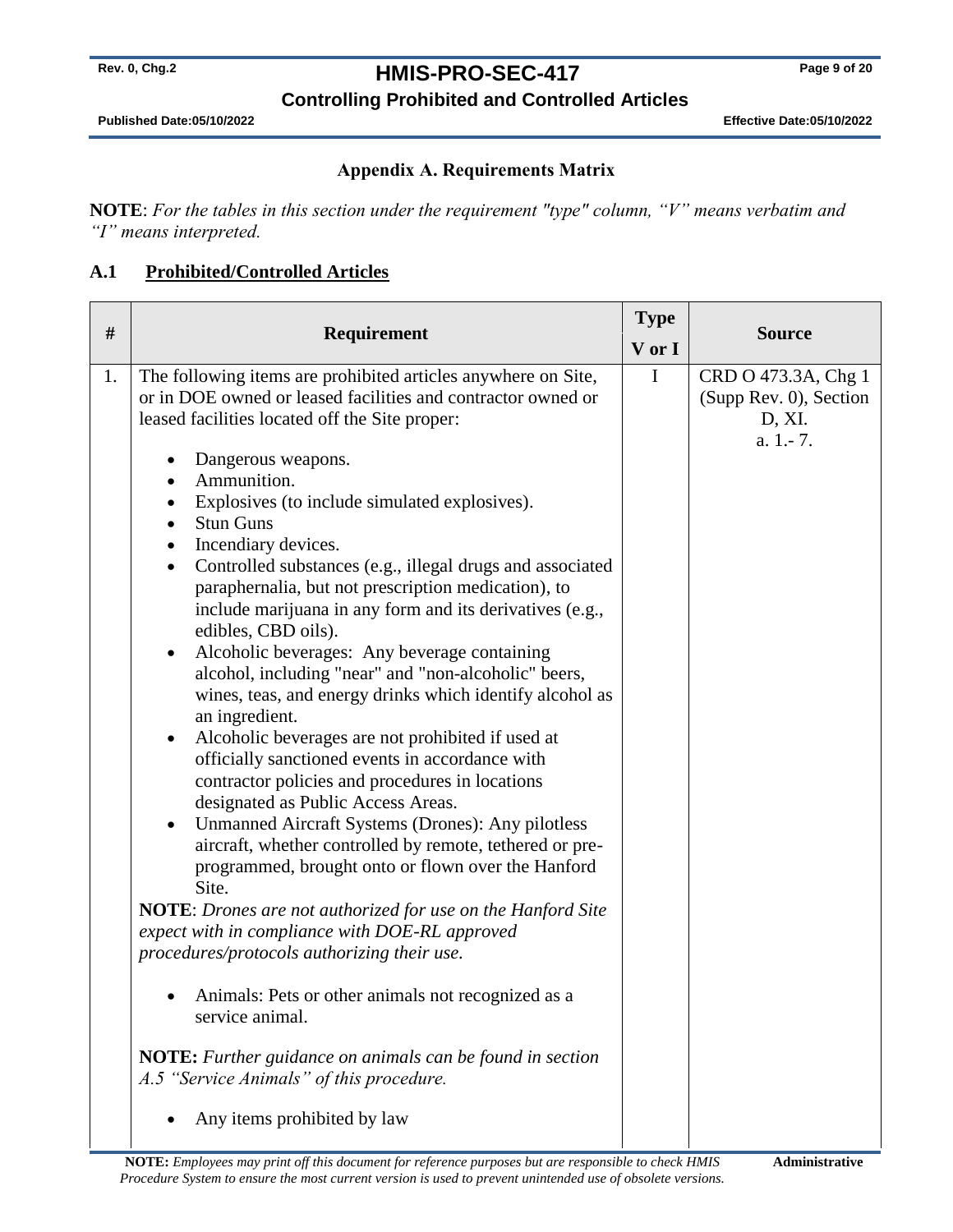# **Rev. 0, Chg.2 HMIS-PRO-SEC-417 Page 10 of 20**

**Controlling Prohibited and Controlled Articles**

|    | <b>NOTE:</b> The policy toward knives is clarified as follows:                                                                                                                                                                                                                                                                                                                                                                                                                                                                                                |             |                                                                         |
|----|---------------------------------------------------------------------------------------------------------------------------------------------------------------------------------------------------------------------------------------------------------------------------------------------------------------------------------------------------------------------------------------------------------------------------------------------------------------------------------------------------------------------------------------------------------------|-------------|-------------------------------------------------------------------------|
|    | <b>Prohibited</b>                                                                                                                                                                                                                                                                                                                                                                                                                                                                                                                                             |             |                                                                         |
|    | Spring blade knife, or any knife the blade of which is<br>automatically released by a spring mechanism or other<br>mechanical device, or any knife having a blade which<br>opens, or falls, or is ejected into position by force of<br>gravity, or by an outward, downward, or centrifugal<br>thrust or movement.<br>Knives, folding or straight blade, with a blade<br>$\bullet$<br>exceeding four (4) inches in length.<br>Swords, machetes, hatchets, axes, straight razors, and<br>$\bullet$<br>similar cutting devices.                                  |             |                                                                         |
|    | <b>Exceptions</b>                                                                                                                                                                                                                                                                                                                                                                                                                                                                                                                                             |             |                                                                         |
|    | A knife in possession of an employee that is recognized<br>as a tool designed for use by the employee in<br>performance of contract work.                                                                                                                                                                                                                                                                                                                                                                                                                     |             |                                                                         |
|    | A knife readily recognized as kitchen cutlery, i.e.,<br>$\bullet$<br>carving knife, steak knife, etc. However, such knives<br>found in locations inconsistent with their use $(e.g.,$<br>vehicle glove box) with blades exceeding four $(4)$<br>inches will be confiscated.                                                                                                                                                                                                                                                                                   |             |                                                                         |
| 2. | The following controlled articles are prohibited within limited<br>areas, protected areas, and material access areas (privately<br>owned items are not authorized within limited areas, protected<br>areas and material access areas; government owned items may<br>be authorized if identified on an approved<br>Prohibited/Controlled Article Pass):                                                                                                                                                                                                        | $\mathbf I$ | CRD O 473.3A, Chg.1<br>(Supp Rev. 0), Section<br>D, XI.<br>$b. 1. - 5.$ |
|    | Radio frequency data transmitting equipment.<br>Cellular telephones/devices (includes Apple Watches<br>$\bullet$<br>and similar devices).<br>eReaders (e.g., Nook, Kindle).<br>٠<br>Computers and other devices able to record, or transmit<br>$\bullet$<br>data as standalone units. Other devices include, but are<br>not limited to Apple iPads and iPods, MP3 players,<br>smart devices (e.g., Fitbit, iPhone, Apple watch,<br>Blackberry, Android, etc.), personal electronic devices,<br>Bluetooth devices, and Intermec property inventory<br>devices. |             |                                                                         |
|    | Recording equipment (audio, video, and data).<br>٠<br>Cameras (still, motion-picture, video).                                                                                                                                                                                                                                                                                                                                                                                                                                                                 |             |                                                                         |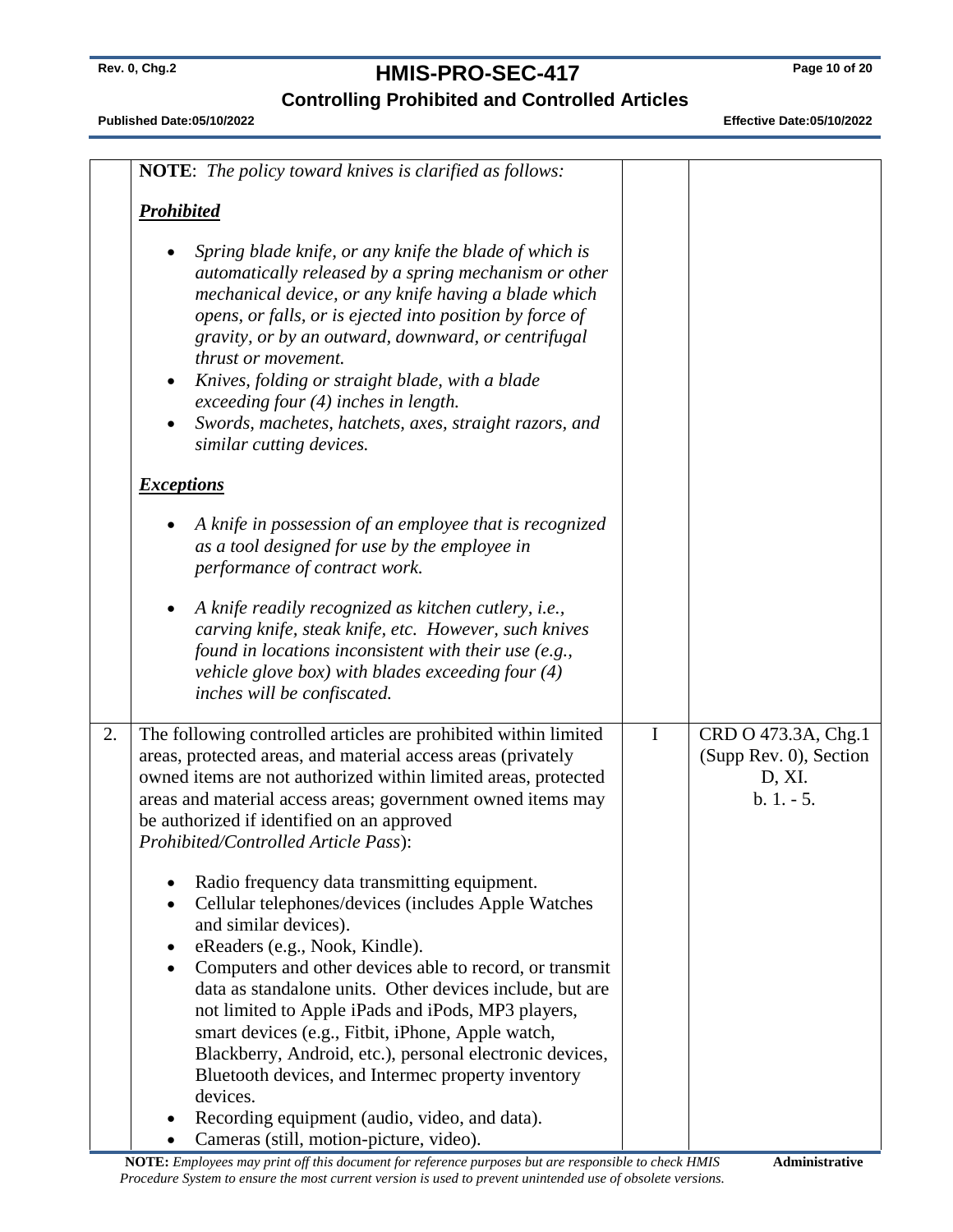# **Rev. 0, Chg.2 HMIS-PRO-SEC-417 Page 11 of 20**

## **Controlling Prohibited and Controlled Articles**

**Published Date:05/10/2022 Effective Date:05/10/2022** 

|    | Electronic equipment with a data exchange port<br>capable of being connected to automated information<br>system equipment.                                                                                                                                                                                                                                           |   |                                               |
|----|----------------------------------------------------------------------------------------------------------------------------------------------------------------------------------------------------------------------------------------------------------------------------------------------------------------------------------------------------------------------|---|-----------------------------------------------|
|    | <b>NOTE 1:</b> Government provided desktop computers are not<br>considered controlled articles.                                                                                                                                                                                                                                                                      |   |                                               |
|    | <b>NOTE 2:</b> Devices or media that are unable to record, or<br>transmit data as standalone units are not considered<br>controlled articles. These include, but are not limited to floppy<br>disks, CDs, removable hard drives, and flash drives (e.g.,<br>thumb drives, memory sticks, USB flash drives). See exception<br>regarding flash drives in Note 3 below. |   |                                               |
|    | <b>NOTE 3:</b> Flash drives (e.g., thumb drives, memory sticks, USB<br>flash drives) are considered controlled articles and prohibited<br>in rooms where classified information is processed. See<br>Section A.6 for exception to this restriction.                                                                                                                  |   |                                               |
|    | NOTE 4: Time-lapse and closed-circuit television cameras<br>used for monitoring plant equipment or operations are not<br>considered controlled articles. However, procurement and<br>installation of such cameras must be approved by HMIS<br>Physical Security in coordination with RL Security, Emergency<br>Services & Information Management Division (SEI).     |   |                                               |
|    | GoPro cameras, dash cameras, etc., require notification to<br>HMIS Physical Security prior to use.                                                                                                                                                                                                                                                                   |   |                                               |
|    | All photographs or videos captured by any camera are subject<br>to the requirements of HMIS-PRO-RM-184, "Information<br>Clearance."                                                                                                                                                                                                                                  |   |                                               |
|    | <b>NOTE 5:</b> Bluetooth medical devices (e.g., hearing aids,<br>pacemakers) are not considered controlled articles provided<br>the user is not in possession of an intermediary "streamer,"<br>"medallion," or "assistive listening device," which are<br>prohibited in limited areas, protected areas and material<br>access areas.                                |   |                                               |
| 3. | In addition to the items listed above, all personal protective<br>sprays (e.g., mace, pepper spray, etc.) are prohibited within<br>limited areas, protected areas and material access areas.                                                                                                                                                                         | I | CRD O 473.3A, Chg 1<br>(Supp Rev. 0), Section |
|    |                                                                                                                                                                                                                                                                                                                                                                      |   | D, XI. d.                                     |
| 4. | The following items are prohibited in rooms wherein classified<br>computer systems are located or classified discussions are                                                                                                                                                                                                                                         | I | CRD O 473.3A, Chg 1                           |

**NOTE:** *Employees may print off this document for reference purposes but are responsible to check HMIS Procedure System to ensure the most current version is used to prevent unintended use of obsolete versions.* **Administrative**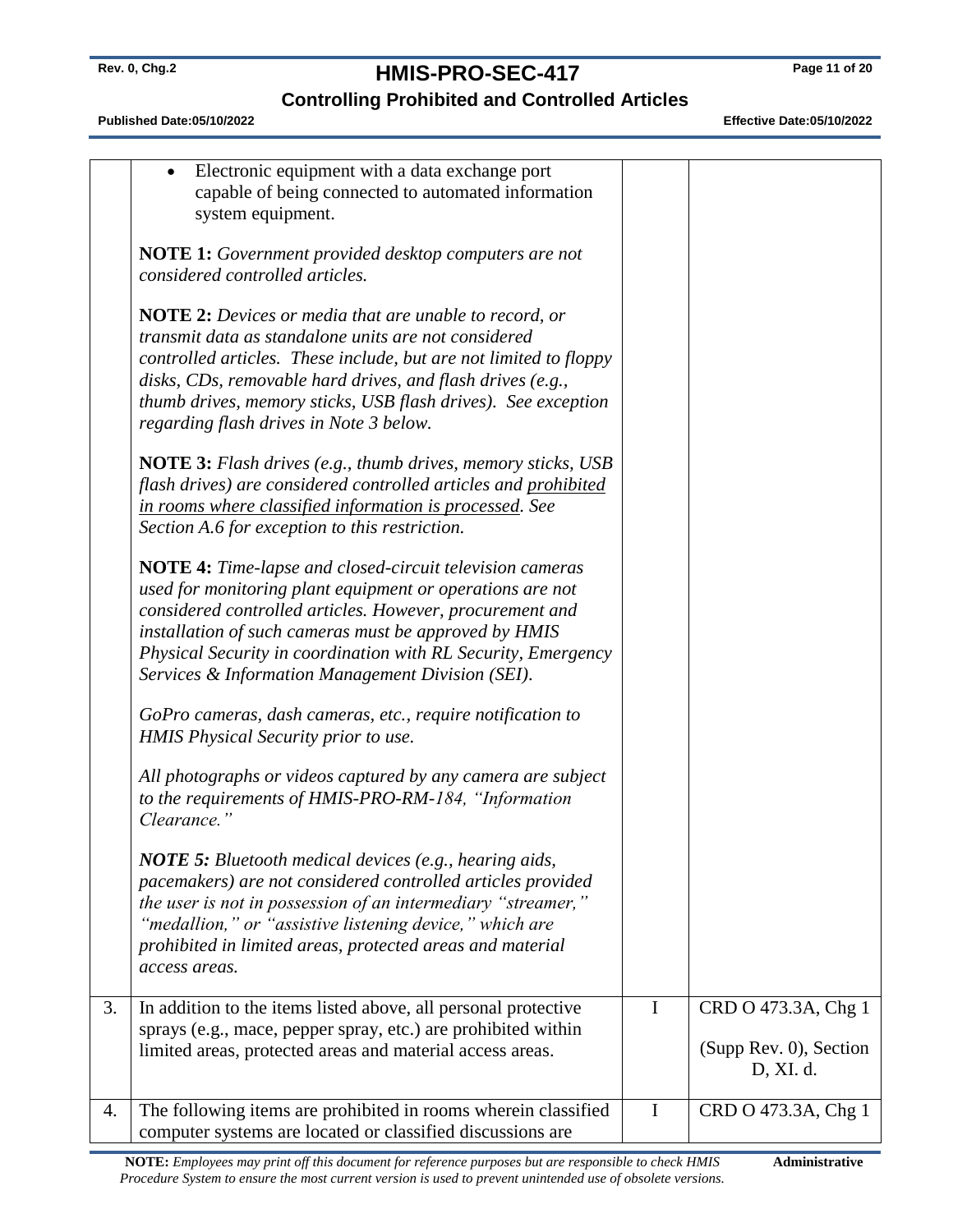# **Rev. 0, Chg.2 HMIS-PRO-SEC-417 Page 12 of 20**

### **Controlling Prohibited and Controlled Articles**

| held. These items are prohibited in rooms wherein classified<br>computer systems are located or classified discussions are held<br>even if they are listed on the item owner's valid                                                                                                                                                                                  | (Supp Rev. 0), Section<br>D, XI.<br>b.2. |
|-----------------------------------------------------------------------------------------------------------------------------------------------------------------------------------------------------------------------------------------------------------------------------------------------------------------------------------------------------------------------|------------------------------------------|
| Prohibited/Controlled Article Pass:<br>Radio frequency transmitting equipment.<br>Cordless and cellular telephones/devices (includes<br>Apple Watches and similar devices).<br>eReaders (e.g., Nook, Kindle).<br>Computers and other devices able to record, or transmit<br>data as standalone units. Other devices include, but are                                  |                                          |
| not limited to Apple iPads and iPods, MP3 players,<br>smart devices (e.g., Fitbit, iPhone, Apple watch,<br>Blackberry, Android, etc.), personal electronic devices<br>and Intermec property inventory devices.<br>Recording equipment (audio, video, and data).<br>Cameras (still, motion-picture, video).<br>Electronic equipment with a data exchange port          |                                          |
| capable of being connected to automated information<br>system equipment.<br>Flash drives (e.g., thumb drives, memory sticks, USB<br>flash drives) (only in rooms where classified<br>information is processed). See section A.6 for exception<br>to this restriction.                                                                                                 |                                          |
| <b>NOTE 1:</b> Government Owned video conference systems<br>approved for classified use are not considered controlled<br>articles.                                                                                                                                                                                                                                    |                                          |
| <b>NOTE 2:</b> Electronic equipment identified in a System Security<br>Plan for a National Security System is authorized in rooms<br>where classified information is processed.                                                                                                                                                                                       |                                          |
| <b>NOTE 3:</b> Bluetooth medical devices (e.g., hearing aids,<br>pacemakers) are not considered controlled articles provided<br>the user is not in possession of an intermediary "streamer,"<br>"medallion," or "assistive listening device," which are<br>prohibited in rooms wherein classified computer systems are<br>located or classified discussions are held. |                                          |
| <b>NOTE 4:</b> Hanford Patrol is authorized to search all vehicles<br>and hand-carried items, and to confiscate any<br>prohibited/controlled articles not listed on a valid<br>Prohibited/Controlled Article Pass.                                                                                                                                                    |                                          |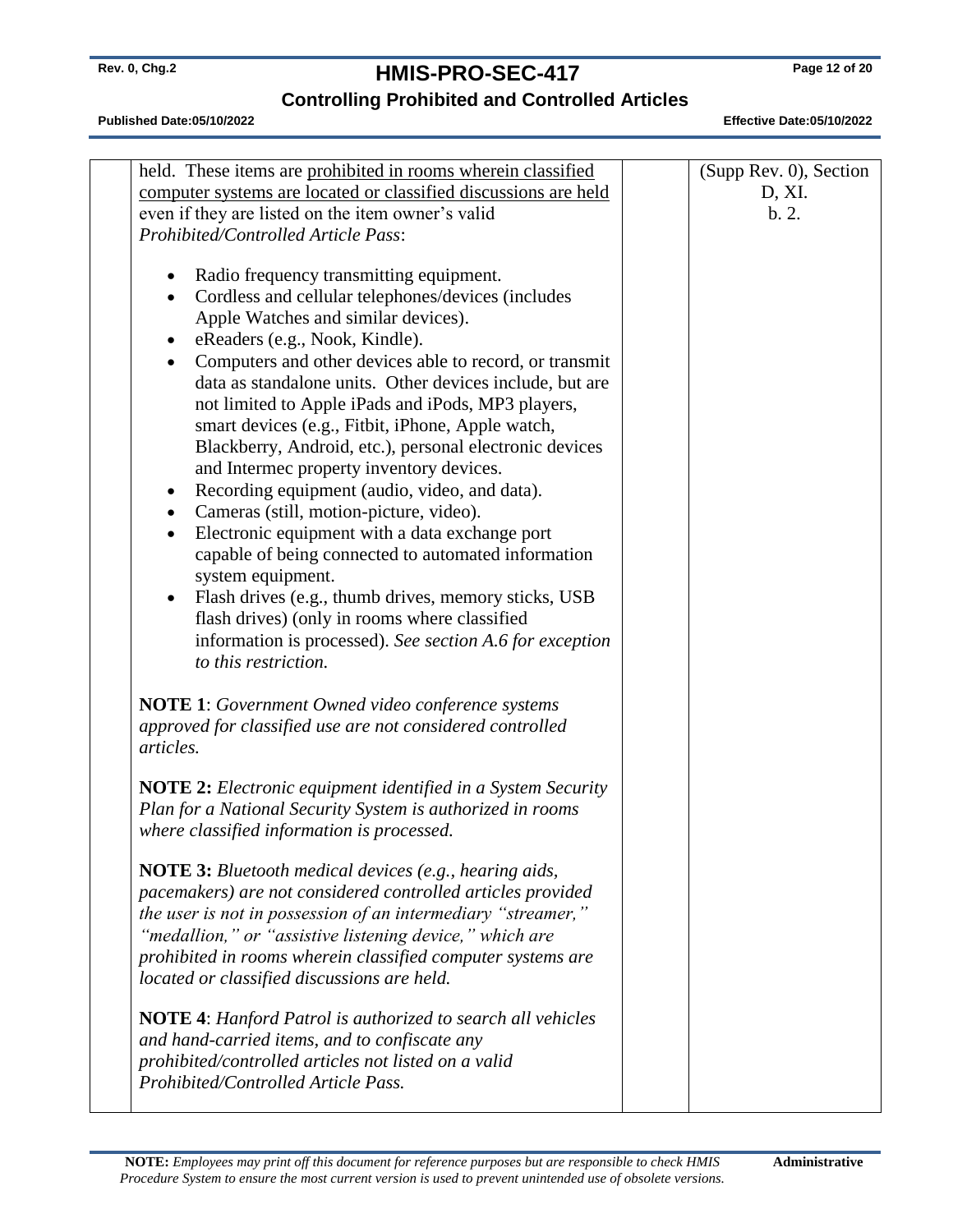# **Rev. 0, Chg.2 HMIS-PRO-SEC-417 Page 13 of 20**

#### **Controlling Prohibited and Controlled Articles**

**Published Date:05/10/2022 Effective Date:05/10/2022** 

#### **A.2 Prohibited/Controlled Article Violations**

| #        | Requirement                                                                                                                                                                                                                                                                                                                                                                                                                                                                                                                                                                                                                                                   | <b>Type</b><br>V or I | <b>Source</b>                                                                                       |
|----------|---------------------------------------------------------------------------------------------------------------------------------------------------------------------------------------------------------------------------------------------------------------------------------------------------------------------------------------------------------------------------------------------------------------------------------------------------------------------------------------------------------------------------------------------------------------------------------------------------------------------------------------------------------------|-----------------------|-----------------------------------------------------------------------------------------------------|
| 1.<br>2. | Incidents involving the attempted or actual introduction of<br>controlled or prohibited articles into limited areas, protected<br>areas or material access areas shall be reported as an incident<br>of security concern in accordance with <b>HMIS-PRO-SEC-</b><br>416, Reporting Security Incidents.<br>Incidents where the unauthorized introduction of cellular<br>phones or portable electronic devices into a limited area is<br>immediately identified upon entry and the item is<br>immediately removed are not reportable.                                                                                                                           | $\mathbf I$           | CRD O 470.4B, Chg. 1<br>(Supp Rev. 0),<br>Section A<br>and<br>DOE O 470.4B Chg. 1,<br>Attachment 5, |
| 3.       | Incidents where the unauthorized introduction of cellular<br>phones or portable electronic devices into a limited area is<br>not immediately identified upon entry shall be reported as an<br>incident of security concern in accordance with <b>HMIS-PRO-</b><br>SEC-416, Reporting Security Incidents. The Area Security<br>Representative shall be notified and the item shall be turned<br>over to Information Security for a review of its contents (i.e.,<br>text, photographs, recordings).<br><b>NOTE:</b> A list of Area Security Representatives is available<br>on the HMIS Safeguards and Security (SAS) Intranet Site,<br>SAS Points of Contact. |                       |                                                                                                     |
| 4.       | Incidents where the unauthorized introduction of cellular<br>phones or personal electronic devices into classified<br>conference rooms is identified and the item is removed prior<br>to or immediately after the review of classified conference<br>room user requirements are not reportable.                                                                                                                                                                                                                                                                                                                                                               |                       |                                                                                                     |
| 5.       | Incidents where the unauthorized introduction of cellular<br>phones or personal electronic devices into classified<br>conference rooms is identified after the meeting has begun<br>shall be reported as an incident of security concern in<br>accordance with <b>HMIS-PRO-SEC-416</b> , Reporting Security<br><i>Incidents</i> . The Area Security Representative shall be notified<br>and the item shall be turned over to Information Security for<br>a review of its contents (i.e., text, photographs, recordings).                                                                                                                                      |                       |                                                                                                     |
| 6.       | Incidents where the unauthorized introduction of cellular<br>phones or personal electronic devices into classified work                                                                                                                                                                                                                                                                                                                                                                                                                                                                                                                                       |                       |                                                                                                     |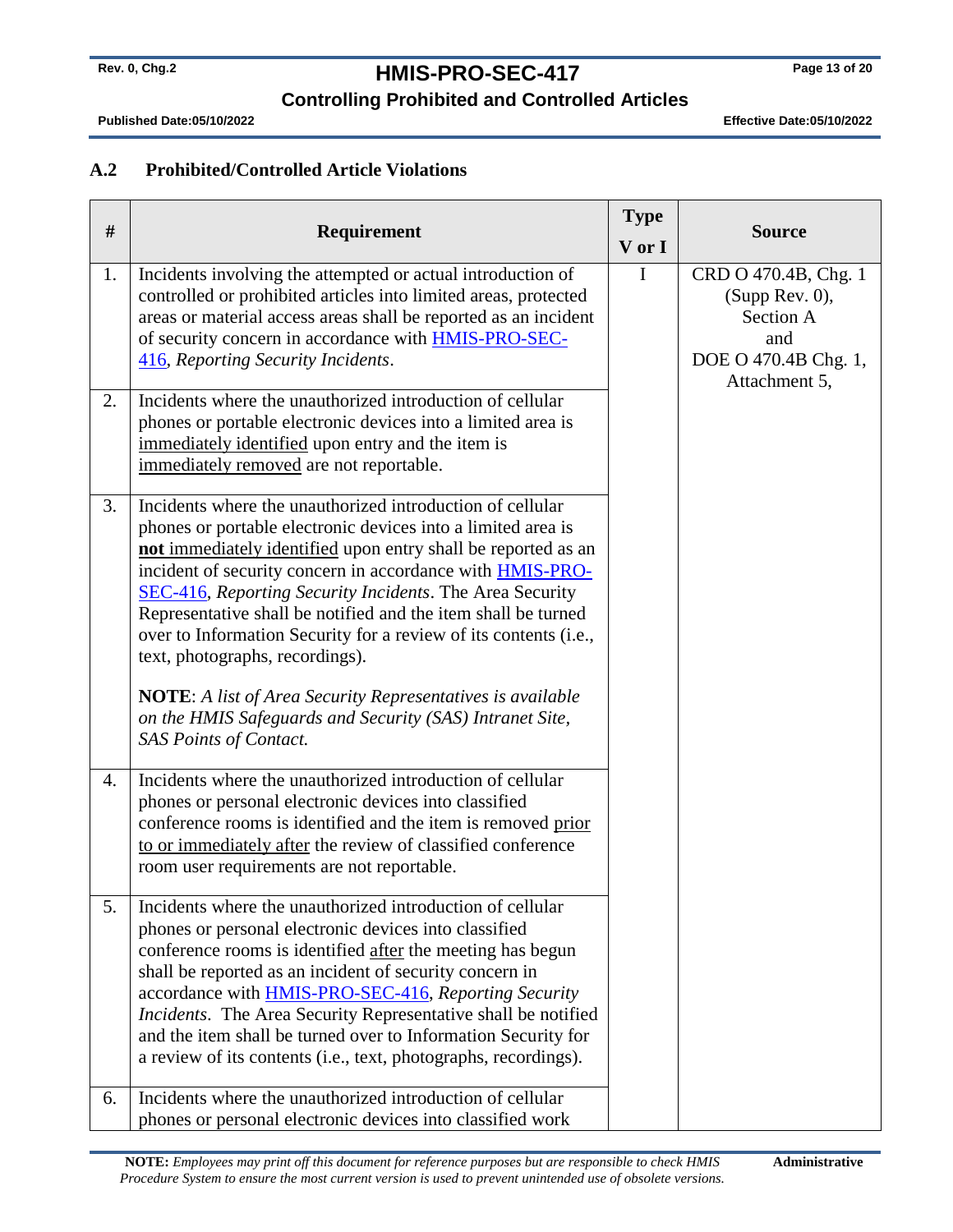# **Rev. 0, Chg.2 HMIS-PRO-SEC-417 Page 14 of 20**

**Controlling Prohibited and Controlled Articles**

**Published Date:05/10/2022 Effective Date:05/10/2022** 

|    | locations (i.e., classified information systems [IS] are<br>present) is immediately identified and the item removed and<br>no classified IS are operating are not reportable.                                                                                                                                                                                                                                                                                              |  |  |
|----|----------------------------------------------------------------------------------------------------------------------------------------------------------------------------------------------------------------------------------------------------------------------------------------------------------------------------------------------------------------------------------------------------------------------------------------------------------------------------|--|--|
| 7. | Incidents where the unauthorized introduction of cellular<br>phones or personal electronic devices into classified work<br>locations is identified and classified IS are in operation shall<br>be reported in accordance with HMIS-PRO-SEC-416,<br>Reporting Security Incidents. The Area Security<br>Representative shall be notified and the item shall be turned<br>over to Information Security for a review of its contents (i.e.,<br>text, photographs, recordings). |  |  |

#### **A.3 Secure Telephone Equipment (STE) Operation in Property Protection Areas**

| # | Requirement                                                                                                              | <b>Type</b><br>V or I | <b>Source</b>                        |
|---|--------------------------------------------------------------------------------------------------------------------------|-----------------------|--------------------------------------|
|   | The following requirements shall be implemented for<br>utilization of STE located in a property protection area          |                       | DOE O 205.1B Chg. 2,<br>Attachment 1 |
|   | $(PPA)$ :                                                                                                                |                       |                                      |
|   | Contact recipient prior to use of STE.<br>$\bullet$<br>Ensure no uncleared personnel are present within the<br>$\bullet$ |                       |                                      |
|   | immediate areas and that only cleared personnel with<br>a need to know are present.                                      |                       |                                      |
|   | Ensure that any doors and windows (if applicable) are<br>$\bullet$<br>closed prior to initiating use of STE.             |                       |                                      |

#### **A.4 Bearer's Requirements**

| # | <b>Requirement</b>                                                                                                                                                                                                                                                                                                                                                                                        | <b>Type</b><br>V or I | <b>Source</b>                                                        |
|---|-----------------------------------------------------------------------------------------------------------------------------------------------------------------------------------------------------------------------------------------------------------------------------------------------------------------------------------------------------------------------------------------------------------|-----------------------|----------------------------------------------------------------------|
|   | Each person who possesses, transports, or uses<br>prohibited/controlled articles must have a valid<br>Prohibited/Controlled Article Pass in his/her possession that<br>lists each item and the security area(s) into which each item<br>is authorized. Each function of a listed item must be<br>identified, i.e., a PDA with a cellular telephone function must<br>list both PDA and cellular telephone. |                       | CRD O 473.3A, Chg 1<br>(Supp Rev. 0), Section<br>D, XI.<br>a. and b. |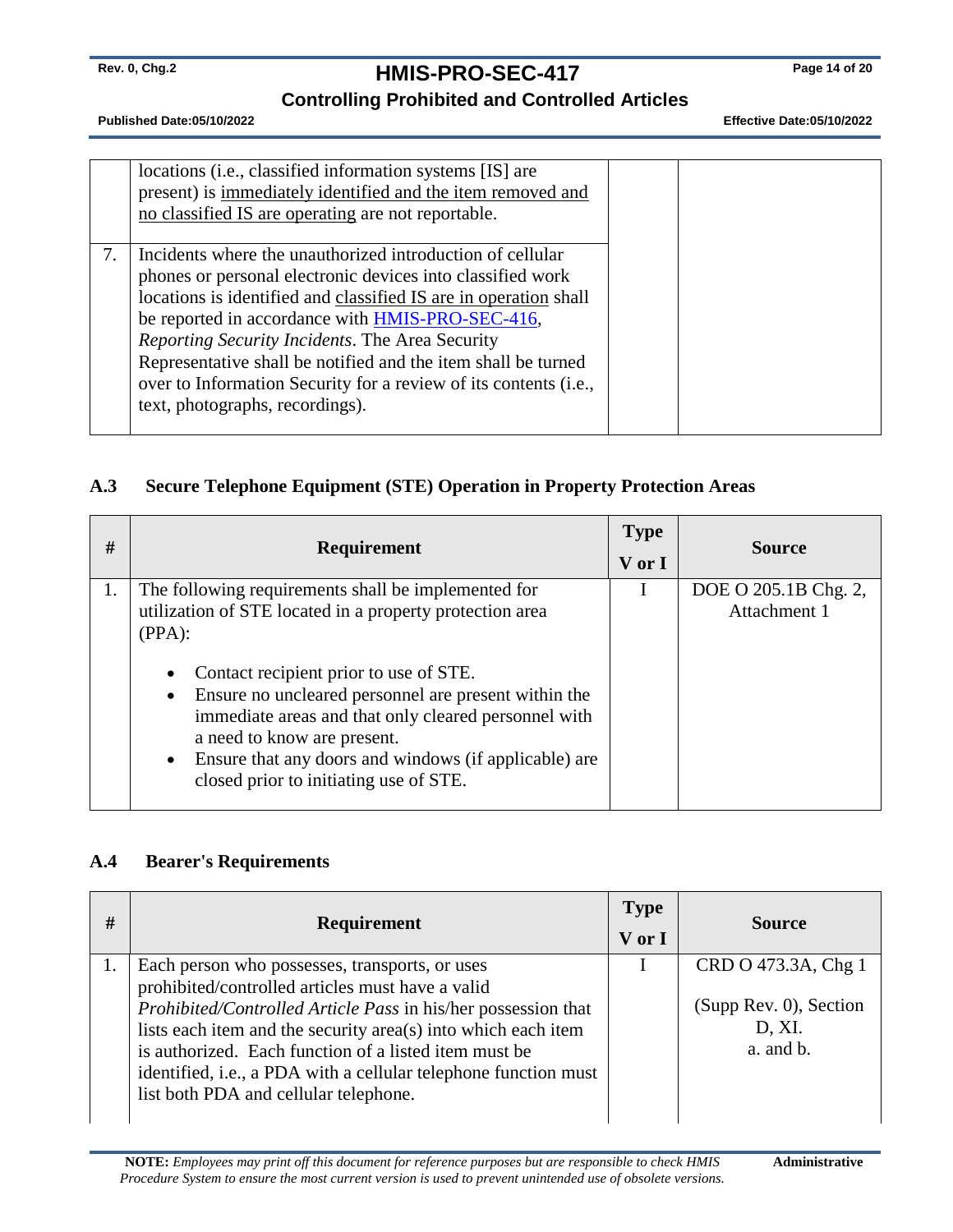### **Rev. 0, Chg.2 HMIS-PRO-SEC-417 Page 15 of 20 Controlling Prohibited and Controlled Articles**

#### **Published Date:05/10/2022 Effective Date:05/10/2022**

Controlled articles are labeled with a numbered, tamperindicating Safeguards and Security label. The number displayed on the controlled article is reflected on the bearer's *Prohibited/Controlled Article Pass*. SAS labels shall only be applied to controlled articles with a DOE property label affixed which identifies the item as government property (for information regarding DOE property labels see [HMIS-PRO-](http://msc.ms.rl.gov/msaps/procedure.cfm/MSC-PRO-FPROP-133)[FPROP-133,](http://msc.ms.rl.gov/msaps/procedure.cfm/MSC-PRO-FPROP-133) *Property Management Process*). **NOTE:** *In unique situations where an individual's job responsibilities require they transport controlled articles not assigned to themselves (e.g., property specialist), a Prohibited/Controlled Article Pass may be issued which does not indicate specific SAS label numbers. A caveat is included on such passes clarifying why SAS label numbers are not provided. Additionally, SAS labels are not affixed to government owned controlled articles in possession of non-Hanford personnel that are required to perform work at Hanford. A caveat is included on such passes clarifying why SAS label numbers are not provided.* In the event a SAS label is damaged or missing, contact Physical Security for a replacement label and *Prohibited/Controlled Article Pass*. Each pass holder must: Use the pass exclusively for himself/herself. The use of the pass by any other person is not allowed under any circumstances. • Protect the pass from loss or theft. Promptly notify the responsible manager, and the Area Security Representative or Physical Security at 373-3932 if either occurs. • Present the pass to Hanford Patrol at established checkpoints whenever moving a prohibited/controlled article or having a prohibited/controlled article in his/her possession. • Present the pass to Hanford Patrol whenever requested to do so. • Return the pass to Pass Processing, MSIN G3-49, when:

Employment is terminated.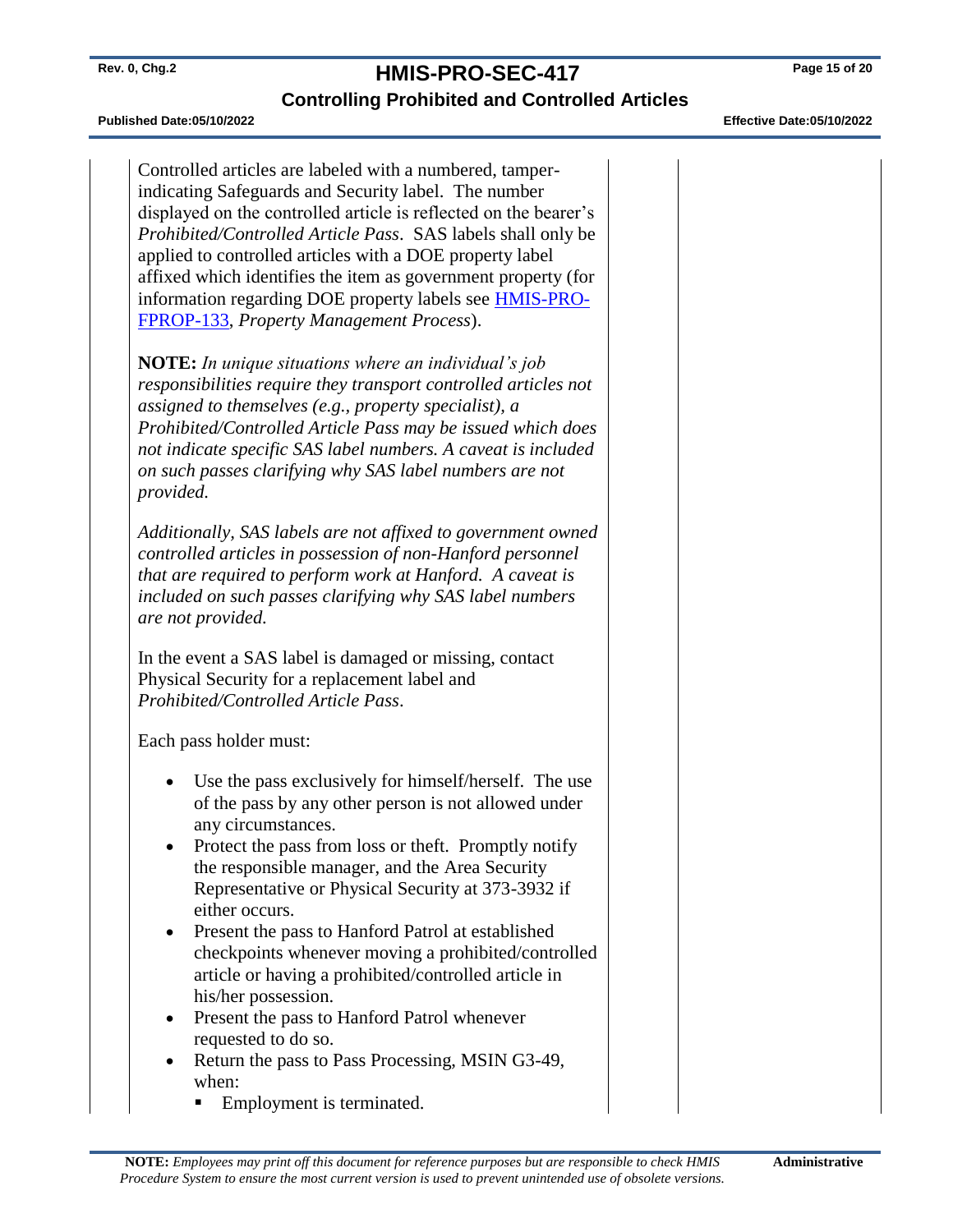# **Rev. 0, Chg.2 HMIS-PRO-SEC-417 Page 16 of 20**

### **Controlling Prohibited and Controlled Articles**

**Published Date:05/10/2022 Effective Date:05/10/2022** 

| Job responsibility changes eliminate the need for<br>the pass.<br>The pass requires modification; e.g., the articles<br>listed on the pass need to be changed or the<br>bearer's name must be changed (marriage).<br>It is requested by Security.<br>It has expired or is otherwise no longer needed.<br><b>NOTE:</b> In special circumstances, where an individual item is<br>used by multiple personnel, a Prohibited/Controlled Article<br>Pass may be issued to "Bearer." Such passes accompany the<br>prohibited/controlled article regardless of the user.<br>Administration and control of these passes is the<br>responsibility of the individual to which the property is<br>assigned. |  |
|-------------------------------------------------------------------------------------------------------------------------------------------------------------------------------------------------------------------------------------------------------------------------------------------------------------------------------------------------------------------------------------------------------------------------------------------------------------------------------------------------------------------------------------------------------------------------------------------------------------------------------------------------------------------------------------------------|--|
|-------------------------------------------------------------------------------------------------------------------------------------------------------------------------------------------------------------------------------------------------------------------------------------------------------------------------------------------------------------------------------------------------------------------------------------------------------------------------------------------------------------------------------------------------------------------------------------------------------------------------------------------------------------------------------------------------|--|

#### **A.5 Service Animal Access**

| #  | Requirement                                                                                                                                                                                                                                                                                                                                                                                                                                                                                                                                                                                                                                                                                                                                                                                                                                                                                                                                                                                                                                                                             | <b>Type</b><br>V or I | <b>Source</b>                                                       |
|----|-----------------------------------------------------------------------------------------------------------------------------------------------------------------------------------------------------------------------------------------------------------------------------------------------------------------------------------------------------------------------------------------------------------------------------------------------------------------------------------------------------------------------------------------------------------------------------------------------------------------------------------------------------------------------------------------------------------------------------------------------------------------------------------------------------------------------------------------------------------------------------------------------------------------------------------------------------------------------------------------------------------------------------------------------------------------------------------------|-----------------------|---------------------------------------------------------------------|
|    |                                                                                                                                                                                                                                                                                                                                                                                                                                                                                                                                                                                                                                                                                                                                                                                                                                                                                                                                                                                                                                                                                         |                       |                                                                     |
| 1. | Department of Justice (DOJ) regulations implementing the<br>Americans with Disabilities Act (ADA) define a service<br>animal as a <b>dog</b> that is individually trained to do work or<br>perform tasks for a person with a disability. Examples of<br>such work or tasks include guiding people who are blind,<br>alerting people who are deaf, pulling a wheelchair, alerting<br>and protecting a person who is having a seizure, reminding a<br>person with mental illness to take prescribed medications,<br>calming a person with Post Traumatic Stress Disorder<br>(PTSD) during an anxiety attack, or performing other duties.<br>Service animals are working animals, not pets. The work or<br>task a dog has been trained to provide must be directly<br>related to the person's disability.<br>Dogs are recognized as service animals under titles II and III<br>of the ADA. The general policy set forth by the General<br>Service Administrations (GSA) is that only service animals<br>used to assist people with disabilities may be brought into<br>federal facilities. | I                     | Americans with<br>Disabilities Act and<br><b>HMIS</b> Legal Counsel |
| 2. | To determine if a dog is a service animal, only two questions<br>may be asked:                                                                                                                                                                                                                                                                                                                                                                                                                                                                                                                                                                                                                                                                                                                                                                                                                                                                                                                                                                                                          |                       |                                                                     |
|    | Is this animal required because of a disability?                                                                                                                                                                                                                                                                                                                                                                                                                                                                                                                                                                                                                                                                                                                                                                                                                                                                                                                                                                                                                                        |                       |                                                                     |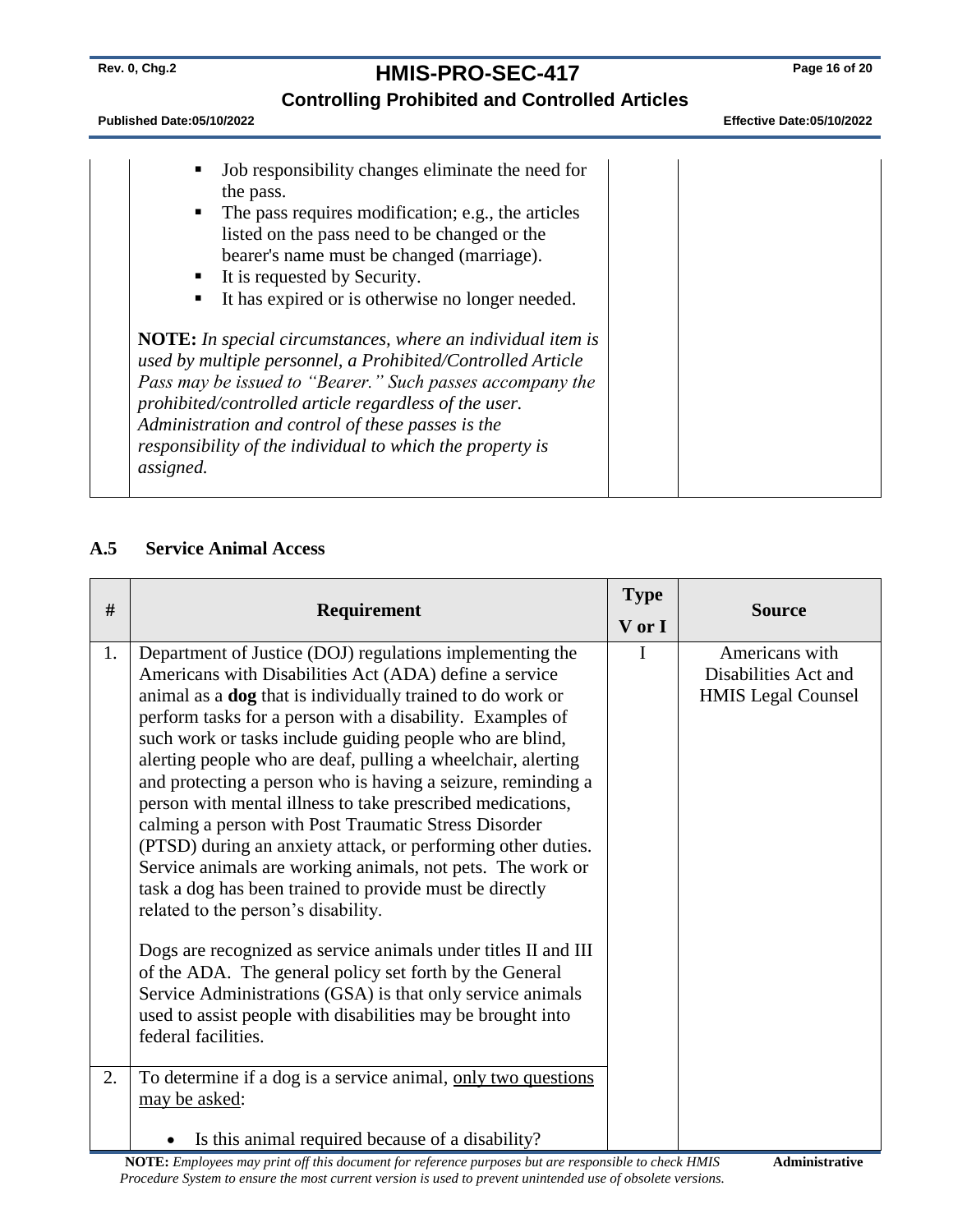# **Rev. 0, Chg.2 HMIS-PRO-SEC-417 Page 17 of 20**

### **Controlling Prohibited and Controlled Articles**

|    | What work or task has this animal been trained to<br>perform?                                                                                                                                                                                                                                                                                                                                                                                                                                                                                                                                                                                                                            |  |  |
|----|------------------------------------------------------------------------------------------------------------------------------------------------------------------------------------------------------------------------------------------------------------------------------------------------------------------------------------------------------------------------------------------------------------------------------------------------------------------------------------------------------------------------------------------------------------------------------------------------------------------------------------------------------------------------------------------|--|--|
|    | The work or task a dog has been trained to provide must be<br>directly related to the person's disability.                                                                                                                                                                                                                                                                                                                                                                                                                                                                                                                                                                               |  |  |
| 3. | The ADA requires that an employer make reasonable<br>accommodation to allow the individual with disabilities to<br>work. In examining whether or not to permit a service dog to<br>accompany an employee onto the Site, consideration must be<br>given as to whether or not a reasonable accommodation can<br>be made. In many Site areas, this would not be possible. For<br>example, if an individual had a hearing disability and used a<br>service dog to alert to sounds and if the dog was not able to<br>distinguish between the various Site alarms, it would not be a<br>reasonable accommodation that would allow the individual<br>to work in an area where alarms were used. |  |  |
| 4. | Based on DOJ and GSA guidance, service animals may be<br>permitted access to the Hanford Site and Site associated<br>facilities on a case-by-case basis, provided that:                                                                                                                                                                                                                                                                                                                                                                                                                                                                                                                  |  |  |
|    | The owner is able to supervise and care for the<br>animal.                                                                                                                                                                                                                                                                                                                                                                                                                                                                                                                                                                                                                               |  |  |
|    | <b>NOTE:</b> The care of a service animal is solely the<br>responsibility of its owner.                                                                                                                                                                                                                                                                                                                                                                                                                                                                                                                                                                                                  |  |  |
|    | The animal's behavior does not pose a threat to the<br>health or safety of the owner, other workers in the<br>area, or the animal itself.                                                                                                                                                                                                                                                                                                                                                                                                                                                                                                                                                |  |  |
|    | A service animal will be removed from the Hanford Site or<br>Site associated facilities if:                                                                                                                                                                                                                                                                                                                                                                                                                                                                                                                                                                                              |  |  |
|    | The animal is out of control and the animal's owner<br>does not take effective action to control it, or                                                                                                                                                                                                                                                                                                                                                                                                                                                                                                                                                                                  |  |  |
|    | The animal poses a direct threat to the health and<br>safety of others.                                                                                                                                                                                                                                                                                                                                                                                                                                                                                                                                                                                                                  |  |  |
|    | In the event a service animal is removed from the Hanford<br>Site or a Site associated facility, the owner of the service<br>animal will:                                                                                                                                                                                                                                                                                                                                                                                                                                                                                                                                                |  |  |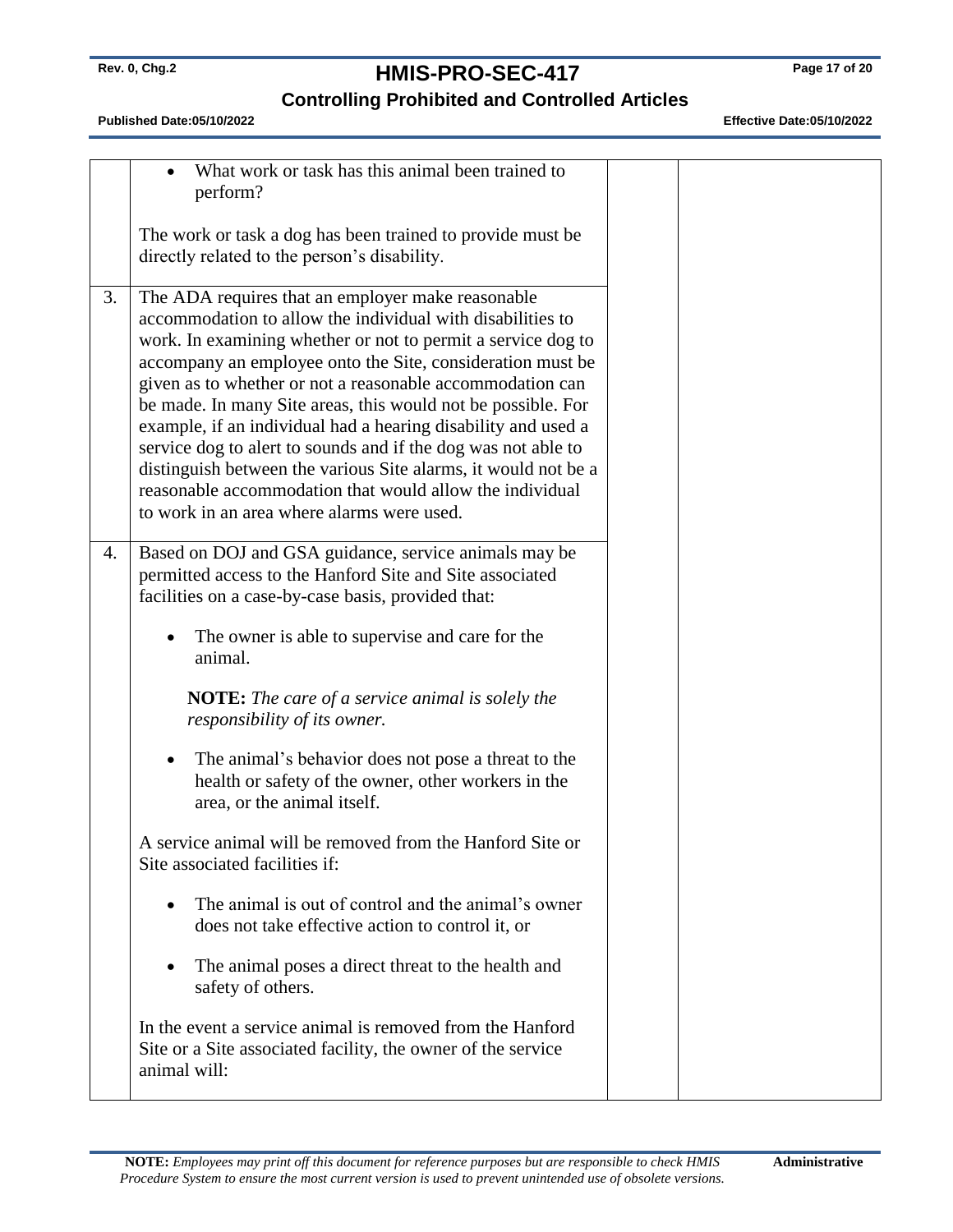# **Rev. 0, Chg.2 HMIS-PRO-SEC-417 Page 18 of 20**

### **Controlling Prohibited and Controlled Articles**

|     | Notify the Area Security Representative and Human<br>$\bullet$<br>Resources Department of the service animal's<br>removal, and<br>Return the Prohibited/Controlled Article Pass                                                                                                                                                                                                                                                                      |  |  |
|-----|------------------------------------------------------------------------------------------------------------------------------------------------------------------------------------------------------------------------------------------------------------------------------------------------------------------------------------------------------------------------------------------------------------------------------------------------------|--|--|
|     | authorizing the service animal to HMIS Physical<br>Security (Pass Processing/MSIN G3-49).                                                                                                                                                                                                                                                                                                                                                            |  |  |
| 5.  | Under the ADA, service animals must be harnessed, leashed,<br>or tethered, unless these devices interfere with the service<br>animal's work or the individual's disability prevents using<br>these devices. In that case, the individual must maintain<br>control of the animal through voice, signal, or other effective<br>controls.                                                                                                               |  |  |
| 6.  | Service animals should be permitted into all areas where it<br>would be safe to take the animal, including, but not limited to<br>general office space.                                                                                                                                                                                                                                                                                              |  |  |
|     | <b>NOTE:</b> Service animals "in training" are not considered<br>service animals under this procedure and will not be allowed<br>on the Hanford Site or in Site associated facilities.                                                                                                                                                                                                                                                               |  |  |
| 7.  | Service animals are not permitted access to areas where it<br>would be unsafe to allow the service animal, such as<br>radiation areas, surface contamination areas, or areas of<br>construction or decontamination and decommissioning<br>$(D&D)$ work.                                                                                                                                                                                              |  |  |
| 8.  | Other animals, to include pets and "comfort animals" are not<br>permitted access onto the Hanford Site or in Site associated<br>facilities. Dogs whose sole function is to provide comfort or<br>emotional support do not qualify as service animals under the<br>ADA.                                                                                                                                                                               |  |  |
| 9.  | Service animals may, but are not required to wear an<br>identifying vest.                                                                                                                                                                                                                                                                                                                                                                            |  |  |
| 10. | HMIS Physical Security will issue a Prohibited/Controlled<br>Article Pass to Site employees in possession of service<br>animals validating their authorization to possess the animal<br>on the Hanford Site or in Site associated facilities. This pass<br>must accompany the service animal anytime the animal is<br>present on the Hanford Site or in Site associated facilities.<br>Service animals in the possession of vendors or visitors will |  |  |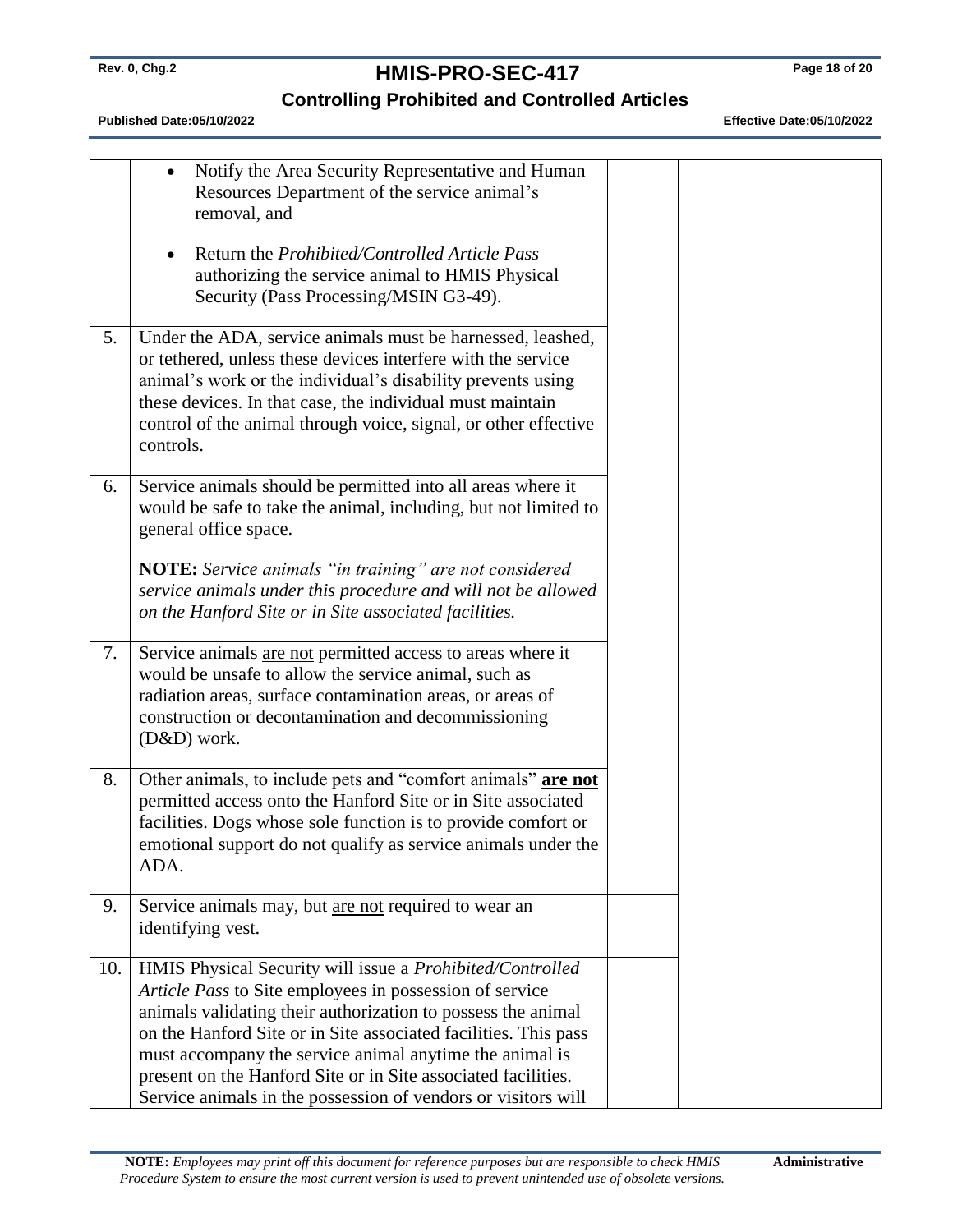# **Rev. 0, Chg.2 HMIS-PRO-SEC-417 Page 19 of 20**

#### **Controlling Prohibited and Controlled Articles**

**Published Date:05/10/2022 Effective Date:05/10/2022** 

| be authorized by HMIS Physical Security on a case-by-case |  |
|-----------------------------------------------------------|--|
| basis.                                                    |  |
|                                                           |  |

#### **A.6 Exceptions**

- Hanford Patrol and local, state, and federal law enforcement personnel are authorized to transport or bear prohibited/controlled articles necessary to perform official duties.
- Fire Department personnel (including non-Hanford fire personnel who respond to a mutual aid call) are authorized to transport or bear prohibited/controlled articles necessary to perform official duties, including certain controlled substances necessary for the rendering of first aid.
- Long-distance commercial truck drivers making deliveries to the Site who declare legal firearms in their possession to Hanford Patrol at a Site barricade or to employees at 2377 Stevens Drive are not required to obtain a *Prohibited/Controlled Article Pass*.

**NOTE**: *Hanford Patrol retains the firearms/items and returns them upon the driver's exit from the Site. Other legal but Site-prohibited items can be declared and held at 2377 Stevens Drive and at Site barricades.*

- Propellant Actuated or Powder Actuated Devices, commonly referred to as nail guns and their actuators (commonly .22 cal. blank shells) are considered tools and do not require a *Prohibited/Controlled Article Pass*.
- Information System Security Officers are authorized to possess and use flash drives (e.g., thumb drives, memory sticks, USB flash drives) in rooms where classified information is processed for testing of classified information systems; however, a second appropriately cleared and knowledgeable individual must be present when such testing is being performed.